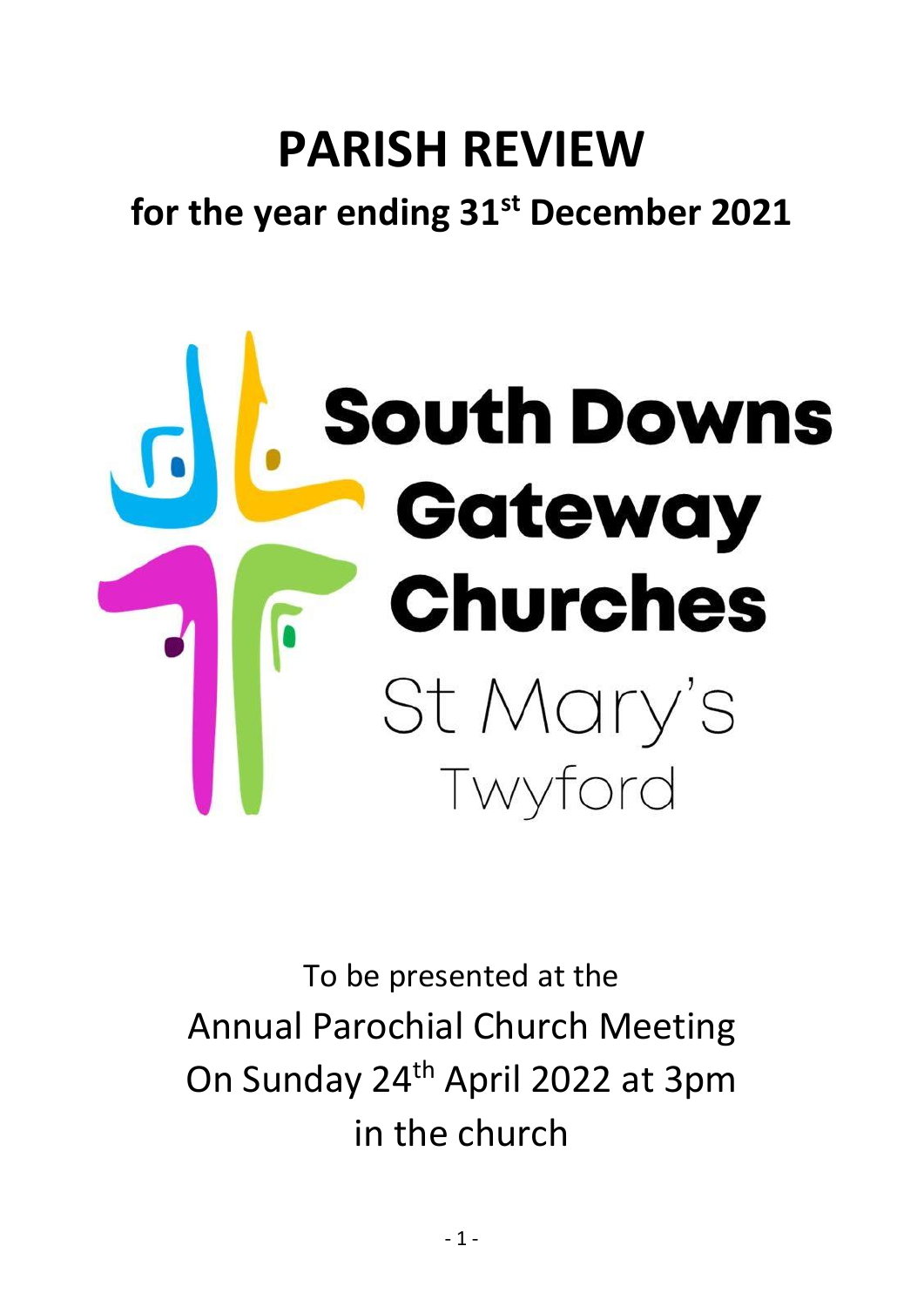# **Contents**

| 1. Governance |                                                           | 4              |
|---------------|-----------------------------------------------------------|----------------|
| 1.1.          | Vicar's Report                                            | $\overline{4}$ |
| 1.2.          | Churchwarden's Report                                     | 6              |
| 1.3.          | Church Building & Fabric Advisory Group Report            | 8              |
| 1.4.          | Parochial Church Council Secretary's Report               | 9              |
| 1.5.          | Electoral Roll Officer's Report                           | 10             |
| 1.6.          | Deanery Synod Representative's Report                     | 10             |
| 2. Mission    |                                                           | 11             |
| 2.1.          | <b>Children and Young People</b>                          | 11             |
|               | Twyford St. Mary's Primary School<br>2.1.1.               | 11             |
| 2.2.          | <b>Education and Spiritual Food</b>                       | 12             |
|               | <b>House Group</b><br>2.2.1.                              | 12             |
|               | 2.2.2. The Life Group                                     | 12             |
|               | 2.2.3. Library                                            | 12             |
|               | 2.2.4. Bible Reading Fellowship                           | 13             |
|               | 2.3. Charitable Outreach                                  | 13             |
|               | The Children's Society<br>2.3.1.                          | 13             |
|               | Christian Aid - We Believe in Life Before Death<br>2.3.2. | 13             |
| 2.4.          | <b>ECO Church</b>                                         | 14             |
| 2.5.          | Parish Magazine - 'Signpost'                              | 16             |
|               | 3. Church Groups                                          | 17             |
|               | 3.1. Bell Ringers                                         | 17             |
|               | 3.2. Brass Cleaners                                       | 18             |
|               | 3.3. Church Cleaning                                      | 18             |
|               | 3.4. Church Music                                         | 18             |
| 3.5.          | <b>Flower Arrangers</b>                                   | 19             |
| 4. Finance    |                                                           | 19             |
| 4.1.          | <b>Freewill Offering Scheme</b>                           | 19             |
| 4.2.          | Treasurer's Report                                        | 20             |
| 4.3.          | <b>Finance Advisory Group</b>                             | 21             |
| 4.4.          | Independent Examiner's Report                             | 22             |
| 4.5.          | Accounts for the Year 2019                                | 22             |
| 4.6.          | Notes to the Financial Statements                         | 26             |
|               | 5. Minutes of the Annual Parish Church Meeting 2019       | 29             |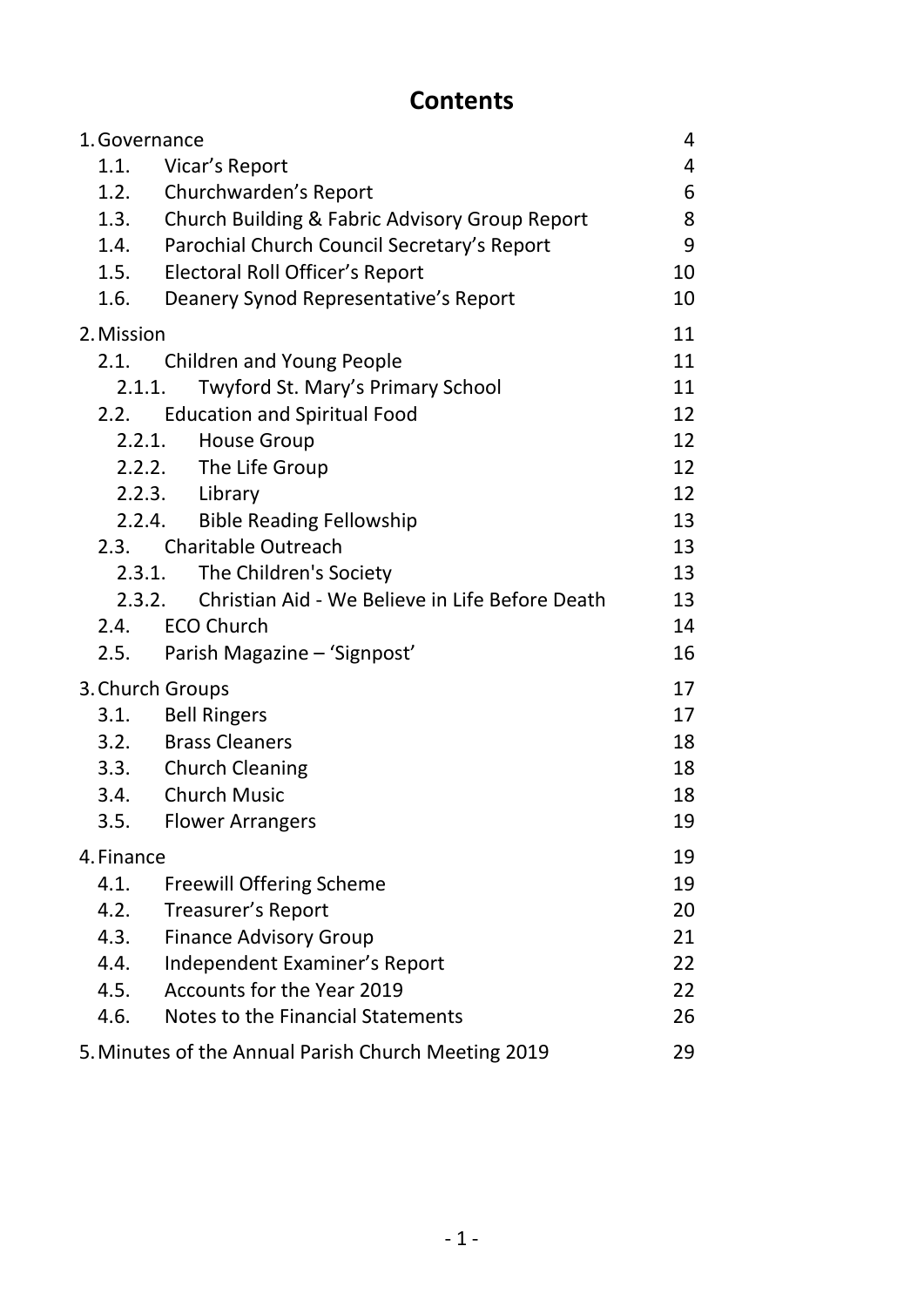# **South Downs** THE CHURCH<br>OF ENGLAND **Gateway Churches** Morestead, Owslebury, **Twyford & Colden Common** Learning, Praying, Serving, Caring DIOCESE of

*The gifts he gave were that some would be apostles, some prophets, some evangelists, some pastors and teachers, to equip the saints for the work of ministry, for building up the body of Christ, until all of us come to the unity of the faith and of the knowledge of the Son of God, to maturity, to the measure of the full stature of Christ. We must no longer be children, tossed to and fro and blown about by every wind of doctrine, by people's trickery, by their craftiness in deceitful scheming. But speaking the truth in love, we must grow up in every way into him who is the head, into Christ, from whom the whole body, joined and knitted together by every ligament with which it is equipped, as each part is working properly, promotes the body's growth in building itself up in love.*

Ephesians 4:11-16

## **Greetings!**

Welcome to the 2021 Annual Review for St Mary the Virgin, Twyford.

This report is in pdf format so it can be viewed on a screen or printed. This has allowed us to use colour, which makes the graphs in the finance section much clearer.

Some copies will be printed for those who cannot view it online.

It is also available at<http://www.sdgateway.org.uk/Downloads/>

*George Medd, editor*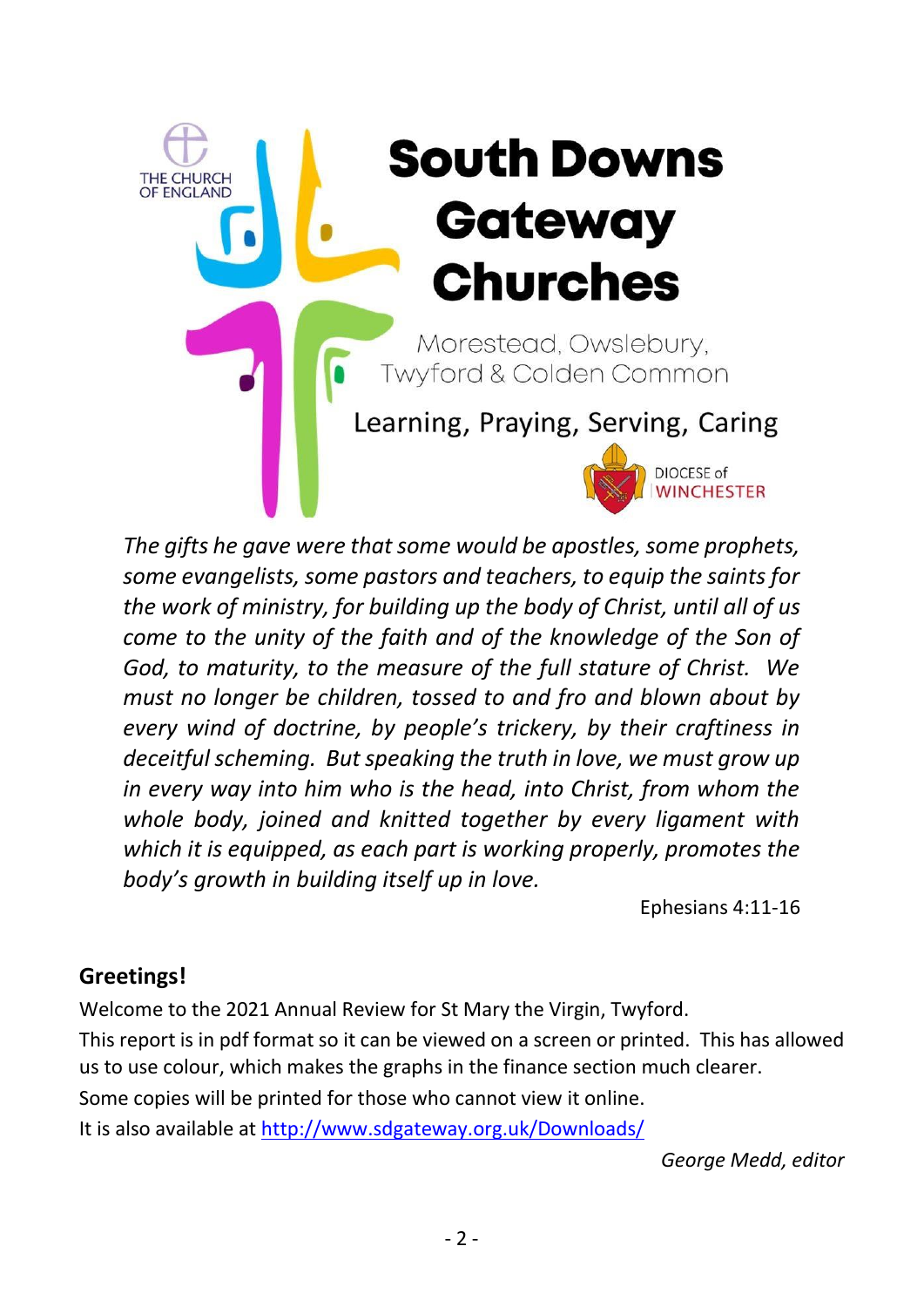## **Agenda – Vestry Meeting**

for the meeting of Parishioners (Vestry Meeting) to be held on Sunday 24th April 2022 at 3pm

- 1. Election of Churchwardens for the ensuing year
- 2. Re-appointment of Assistant Churchwardens

## **Agenda – Parochial Church Meeting**

for the Annual Parochial Church Meeting to be held immediately afterwards.

- 1. To receive apologies for absence.
- 2. To approve the Minutes of the previous Annual Parochial Church Meeting.
- 3. Matters arising from those Minutes.
- 4. To receive the following Reports from the PCC:
	- a. The Vicar's Review of the year.
	- b. The Churchwarden's Report on the fabric, goods, and ornaments of the church.
	- c. The Electoral Roll Officer's Report.
	- d. The Annual Report on the proceedings of the PCC, and of the Deanery and Diocesan Synods.
	- e. The Treasurer's Report and to adopt the independently examined Accounts for the year ended 31<sup>st</sup> December 2021.
- 5. Elections
	- a. To elect PCC Members (up to five).
- 6. Appointments: To appoint an Independent Examiner.
- 7. Any other business (to be emailed to the Vicar at least 72 hours before the meeting).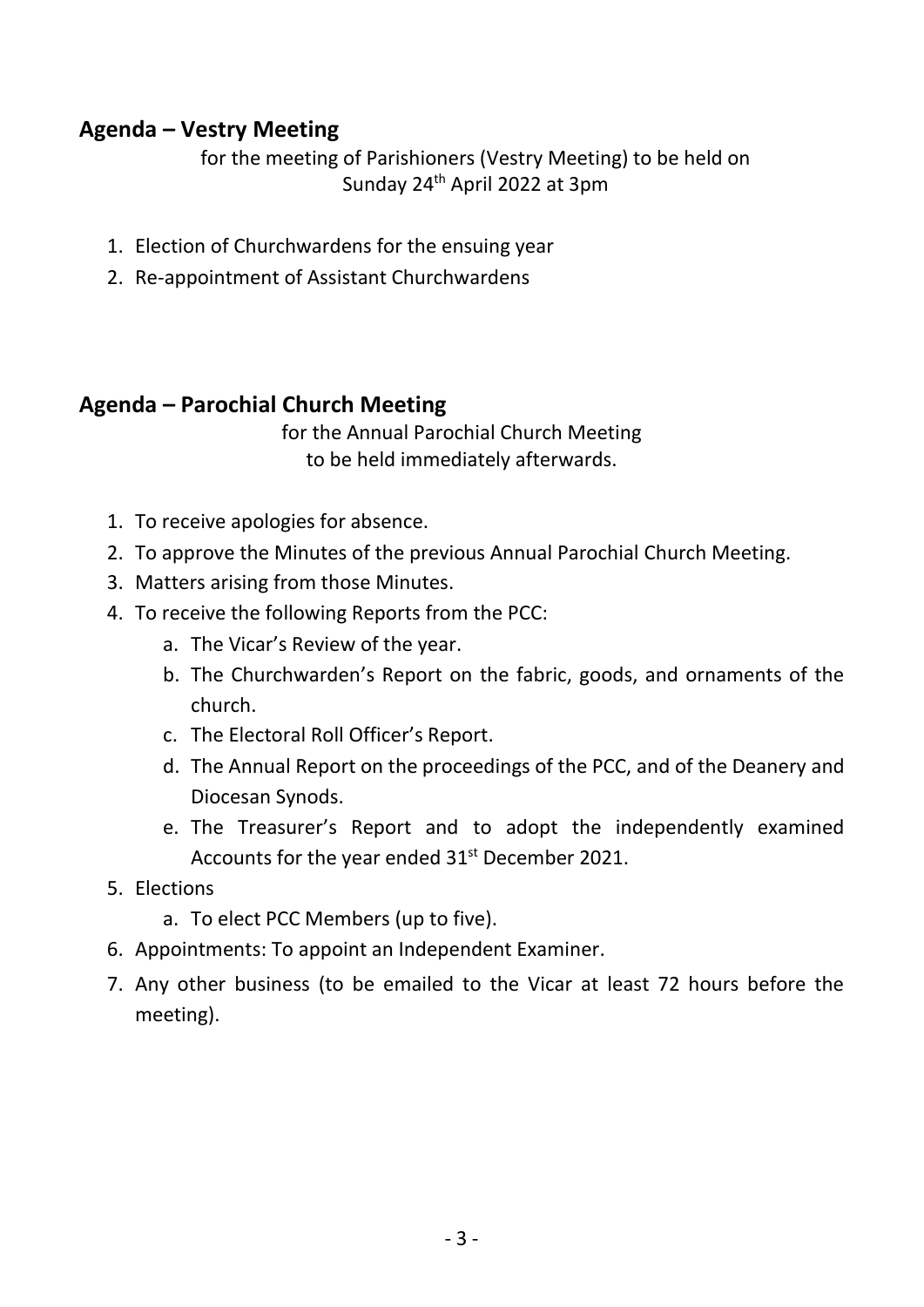## <span id="page-4-0"></span>**1. Governance**

## <span id="page-4-1"></span>**1.1. Vicar's Report**

Last year I wrote that we had been experiencing unprecedented consequences of the pandemic – little did we know that this year's report could echo the same sentiment, albeit with a flicker of hope shining through following the amazing vaccination program and our venturing out, slowly, hopefully and surely into some semblance of communal life again.

I am now approaching four years of working with you. Half of this time has been during some of the most difficult and unprecedented days we have all experienced. Covid-19 disrupted all our lives and created many new 'learning curves' for us all. One, in particular, has been the general need to learn  $-$  at speed  $-$  to use communication technology in ways none of us would have predicted. On the flip side, so many of our traditional means of communicating – coffee and lunch groups; pastoral visits; services; PCC and other meetings to name but a few have been severely curtailed, if not stopped altogether. So, what has been going on? Below, I summarise the areas of work God has led us into over the past year:

I want to start by especially thanking the Wardens and PCCs of 2021 for stepping up during the year as we looked for ways to become smarter, more efficient, and more effective at getting the day-to-day tasks done, and to have more people share the load. In particular, thank you to Elaine for keeping us all on track and making sure that the Benefice worked like a well-oiled machine. Elaine will be sorely missed when she retires in the next few months.

#### **Pastoral contacts:**

As per 2020, in-person visits have continued to be an almost impossibility, due to both restrictions and people's own rational fears and worries. However, due to the joys of phones, computer screens and the like, in conjunction with many of you, most of our members, as well as others in our communities, have received some sort of pastoral call.

This has also been helped by the fact that in-person services resumed in all our parishes in August, and whilst numbers started off slowly, they have gradually increased, with the roll-out of vaccines and boosters.

#### **Worship services:**

It has been lovely finally to feel comfortable in meeting all together and being able to sing. Whilst we have been able to have Communion, the common cup has not returned for obvious reasons and whilst intincting the wafer in the wine by the clergy has been allowed, I plan to explore what options are available to enable us to revert to drinking wine during the eucharist.

#### **Weekday prayer:**

Most Friday mornings at 10am, a loyal group of intercessors meet up on zoom. This group is open to everyone whether you feel you can pray eloquently or not.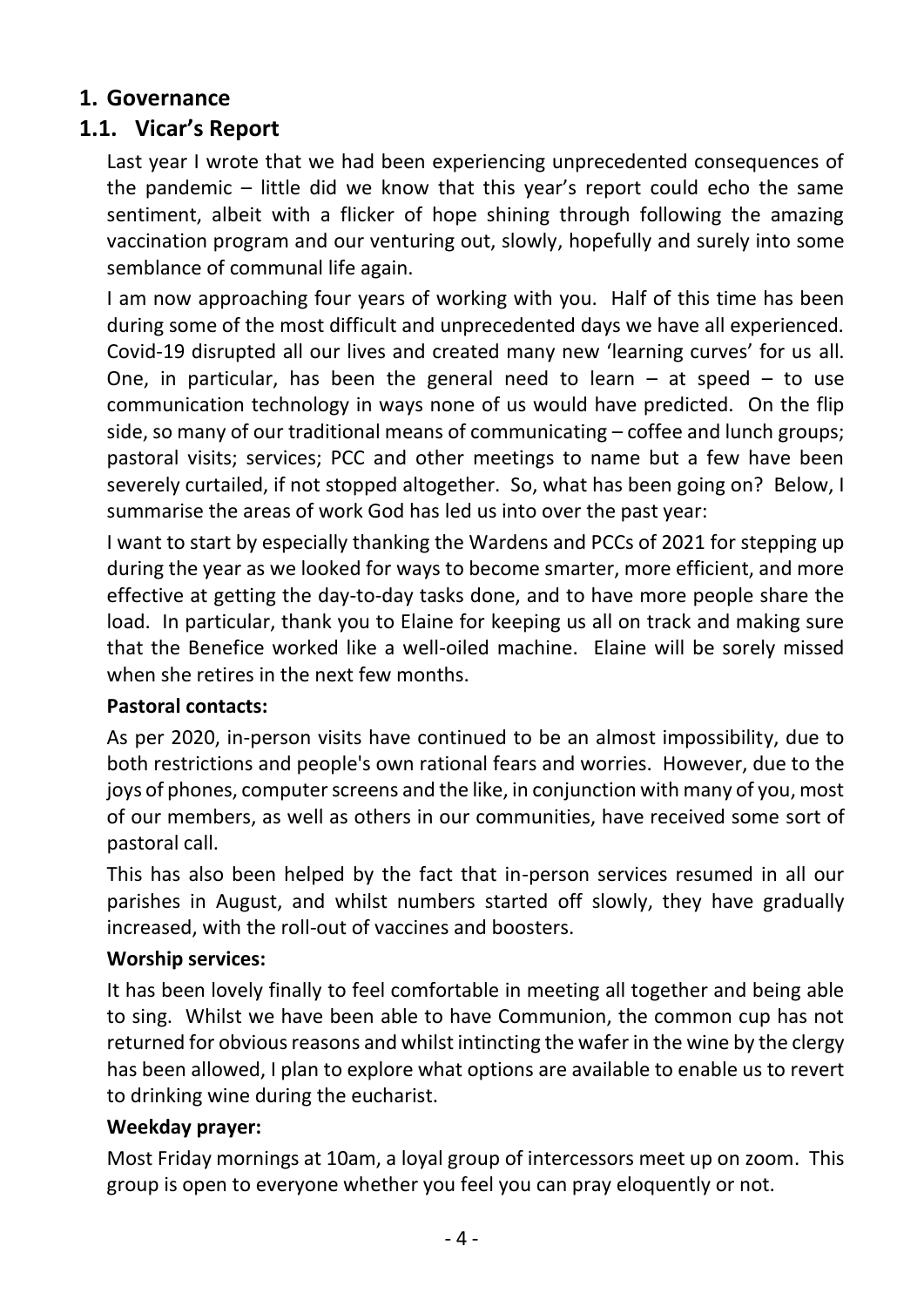## **ECO Church:**

Following on from Twyford receiving the Eco Church Bronze award in 2020, Colden Common followed suit and gained their award in 2021, with Owslebury also starting the process this year.

A big thank you to all those who have been involved in the process. My prayer is that we will get, at least a bronze Eco-Church award in each of the four parishes.

#### **Outreach:**

Whilst the main outreach events went ahead this year (Harvest, Service of Memories, Christmas etc), for obvious reasons numbers were very low. Christmas seemed to go from 'something to aim towards,' to 'an event to get over and done.'

The internet, especially Facebook, has continued to be a lifeline and a great outreach tool to build upon the connection between the residents and the church. However, following on from the successful year of making our services available online, the viewing demand dropped to zero and so I have decided to pull the plug until such time as it might be needed again, or it becomes a lot easier to do.

This year our Advent Toy collection went to SWVG, a local charity that supports refugees. These were gratefully received, and I was able to see some of the children lugging around donated teddy bears and dolls with beaming smiles on their faces. Something tells me we will have to do this a lot more in 2022!

Back for another year, I want to thank the team who put together over 90 Christmas hampers for families who are struggling, no thanks to Covid and the massive increase in fuel prices. I have received a number of letters from very thankful people.

#### **Schools work**

When the schools came out of lockdown, the Head at Twyford St Mary contacted me and asked if on the second day back, they could visit the church and have a service, so that they could declare how important the church is to them. As the children walked to the church, they laid a line of decorated stones as a symbol of the link we have with each other.

Owslebury school also got in touch and asked me to resume my monthly assemblies.

#### **The buildings:**

Our doors have stayed open, and I think people have appreciated this. Unfortunately for Colden Common, its roof has also remained open. Following five different thefts from the roof and over £50k worth of damage, most of which is being covered by insurance, even with a gaping hole, the paperwork and different forms of approval have meant that the roof, at time of writing, has still not been repaired.

There have been a lot of minor repairs carried out and I have been very impressed with the new heating panels Owslebury have installed. Thank you all who keep our churches looking and operating so well.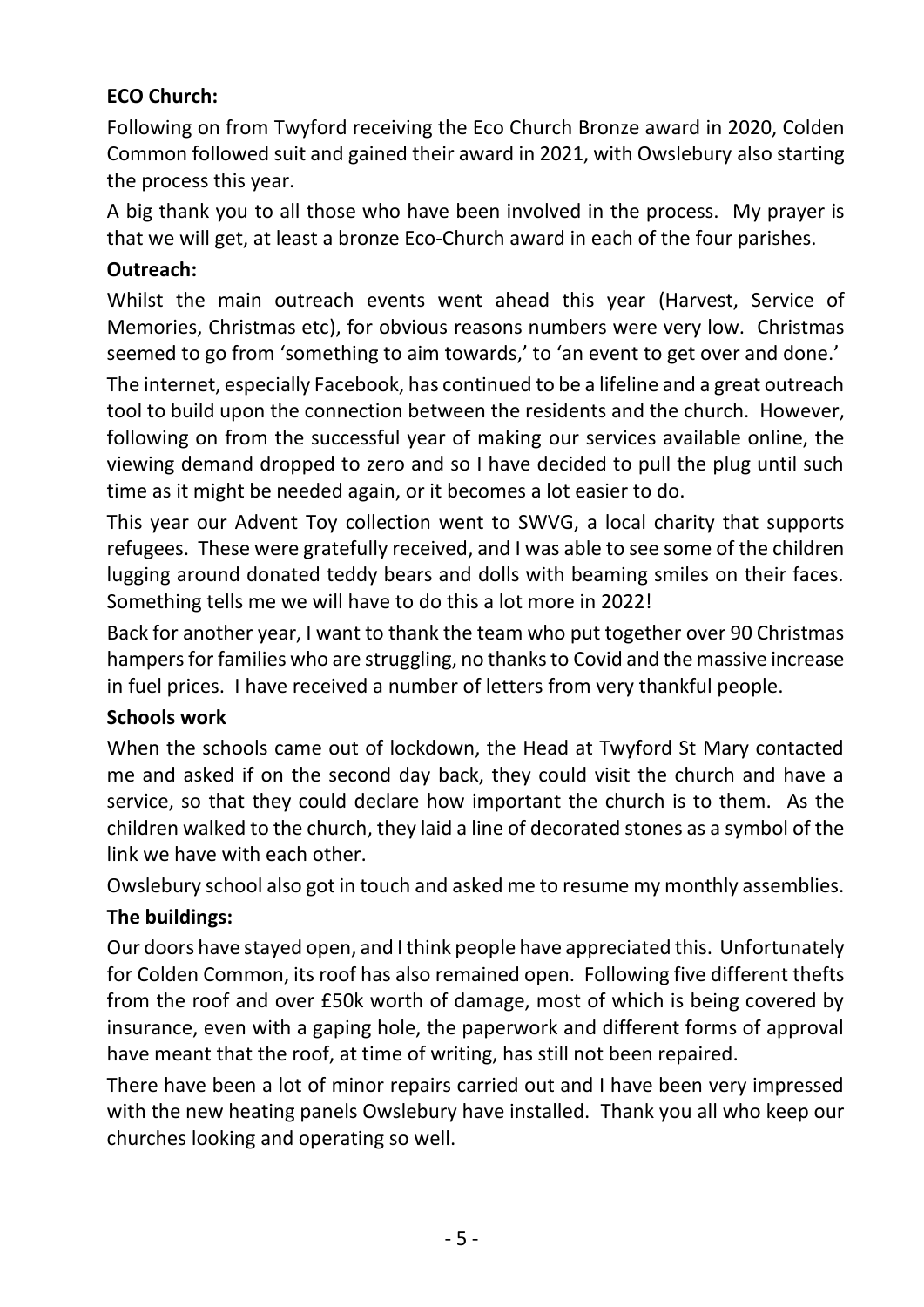#### **Finances:**

Our financial situation still looks precarious. However, thank you to all of those who have continued to give, even with the increase in the cost of living. Please, Please, Please, if you do not already do so and especially if you are a Taxpayer, would you sign up to give regularly via the Parish Giving Scheme. It is simple to sign up to and it makes things so much easier for our Treasurers as Gift Aid is automatically claimed for us. Links can be found on the front page of our website.

#### **Diocese**

As we will all know, there has been a certain amount of change within the Diocese. Following a long period of uncomfortable Pastoral reorganisations and concerns within the Diocese, Bishop Tim took early retirement. This has obviously caused a major amount of upheaval and additional work for many involved in steering the Winchester Diocese. Until a replacement is found, please keep Bishops Debbie and David in your prayers.

#### **Looking Forward:**

I am now going to cheat a little on this final paragraph and just repeat the one I wrote last year. I believe that this still holds true, and it is important, when the current pandemic allows, that we try to work fully in the new normal …

"As we experience this time of uncertainty, let us pray that we interpret something new emerging. Let us pray that we see through God's eyes and can discern a new direction with a new normal, by developing new strategies and the renewed energy for mission and ministry. As we have grown in unity within our benefice, let us now collaborate our efforts and be faithful, thoughtful, and sustainable, and build upon that which the body of Christ would have us do."

Let us all pray for a better 2022.

*Revd Damon Draisey*

## <span id="page-6-0"></span>**1.2. Churchwarden's Report**

2021 was a year of uncertainty. We were still locked down due to rampant cases of Covid over Christmas and all services were delivered over Zoom through all of January, February, and March. We reopened the church to services on  $4<sup>th</sup>$  April to celebrate Easter and were able to keep it open for the rest of the year, but the general atmosphere of uncertainty/anxiety prevailed, as we suffered different waves of the virus which made every decision over whether to go ahead with a particular event or service a matter for debate, conjecture, and a lot of prayer. Towards the end of the year the Omicron variant appeared to ruin yet more family Christmases, though we were able to run a full range of services including Remembrance Day (outside), a Carol Service, Crib Service, Midnight Eucharist, and a Christmas Day lay-led service.

I would like to pay tribute to all who kindly came back to the church to ensure that we had organ music, readers, intercessors and, from October, coffee and biscuits.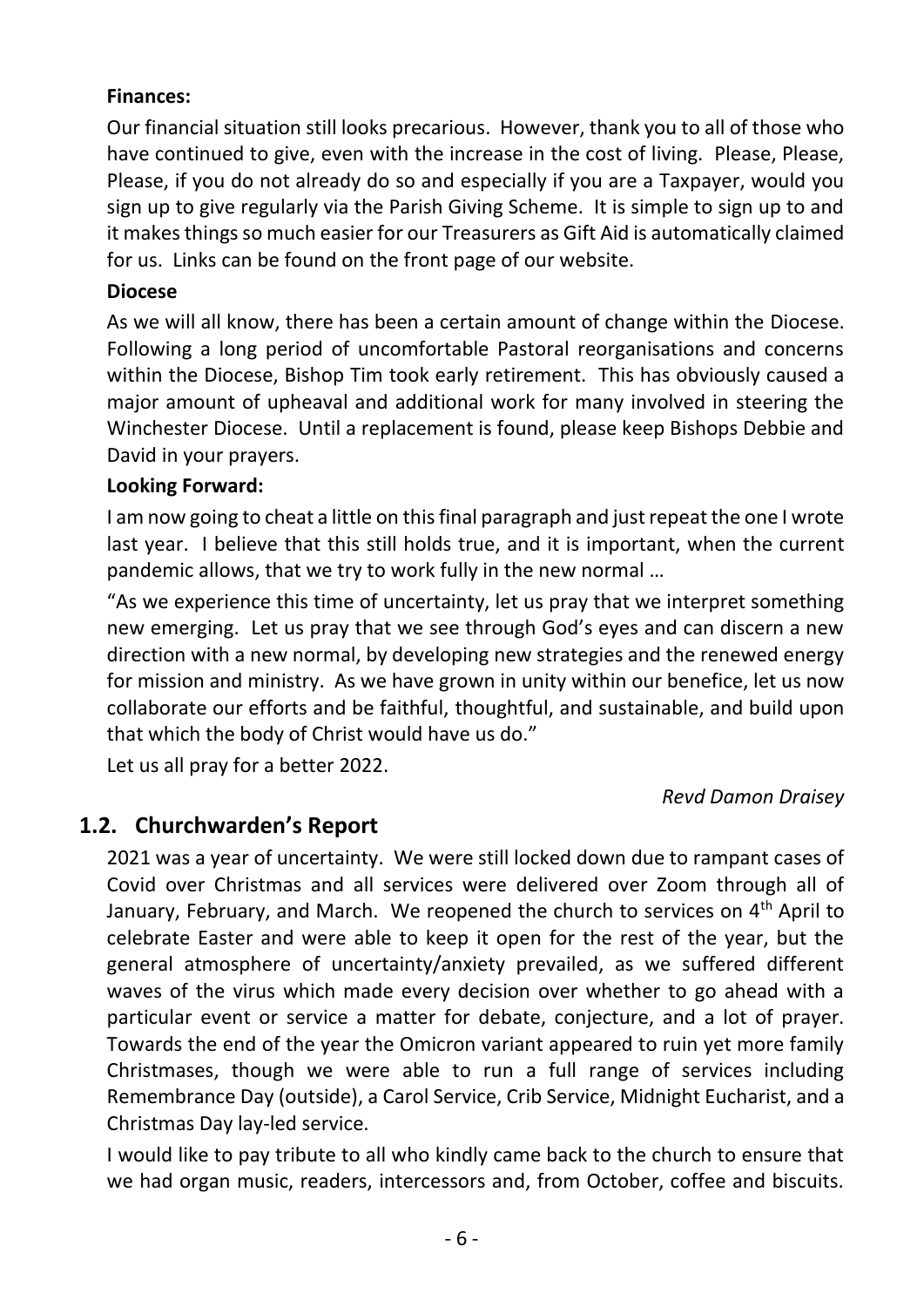We have been greatly blessed by continuing generous support throughout this period from people who felt able to return in difficult and uncertain times.

The Events Programme gradually revived, starting with the Christian Aid Plant Sale on the 15th May which raised £2,000, followed by the Twyford Green Fair in July with its eco message, which was a great success. In August David Hall kindly organised an organ recital by eight organists, and Vicki Feldwick organised a choir concert in November, and in December. Andrew Denham gave an art exhibition. All these meant that the church was used, not only for services, but for other events contributing to the community, and this is a development we would like to build on.

Unfortunately, the Ministry Team was reduced by the retirement of Val Corcoran in July due to ill health. There was a recognition of her contribution in a service at the end of August. She is much missed for her ministry, her chairmanship of the Mission Advisory Group to the PCC and her leadership of Messy Church. This initiative has been taken up by Owslebury, where it is thriving, but this unfortunately doesn't attract young people from Twyford where there is a sad gap in our outreach.

There has been a reorganisation of services to reflect the retirement of Val and Gillian Hargraves, and the moving away of Barbara Crabbe and Michael Jackson, which has left Damon supported in Twyford only by Ron Pont, who leads the third Sunday Service, and Peter Lippiett who leads one service per month and, on request, additional 'special services' such as baptisms, weddings, and funerals.

We have therefore moved into a pattern of services taken by Damon once a month, Peter once a month, Ron once a month, and the fourth service is a Benefice Service usually taken by Damon (three Eucharists per month). There are four 'Fifth Sunday Services' per year, which are arranged according to preference. This is barely adequate to keep a regular pattern of services and feels fragile, but we are most grateful to Ron and Peter for continuing to lead our worship.

Work continues in the churchyard, where spring working parties were held on three consecutive Saturdays in April and three alternate Saturdays in October, and a big thank you to the volunteers who came out to continue to cut back the foliage and work on making the churchyard a peaceful haven. The project in the autumn was to create new compost bins, so that the old one could be emptied and repaired - work continues with this.

The Grass-cutting Appeal organised by David Thompson and David Sullivan has continued to function throughout this period and the new company continues to do a good and thorough job using strimmers as well as mowers to reach all areas. This is an expensive process, and the gardeners do this at considerable risk, due to the thoughtlessness of dog owners who do not clear up after their dogs. We are very grateful to 'the Davids' for all they do.

We thank Mags Lippiett for her work as our Eco Champion and she has led the efforts to clear the bank to the left of the path and start to make this a wild-life area. Plans continue to evolve, but we are proud that the churchyard continues to be well used.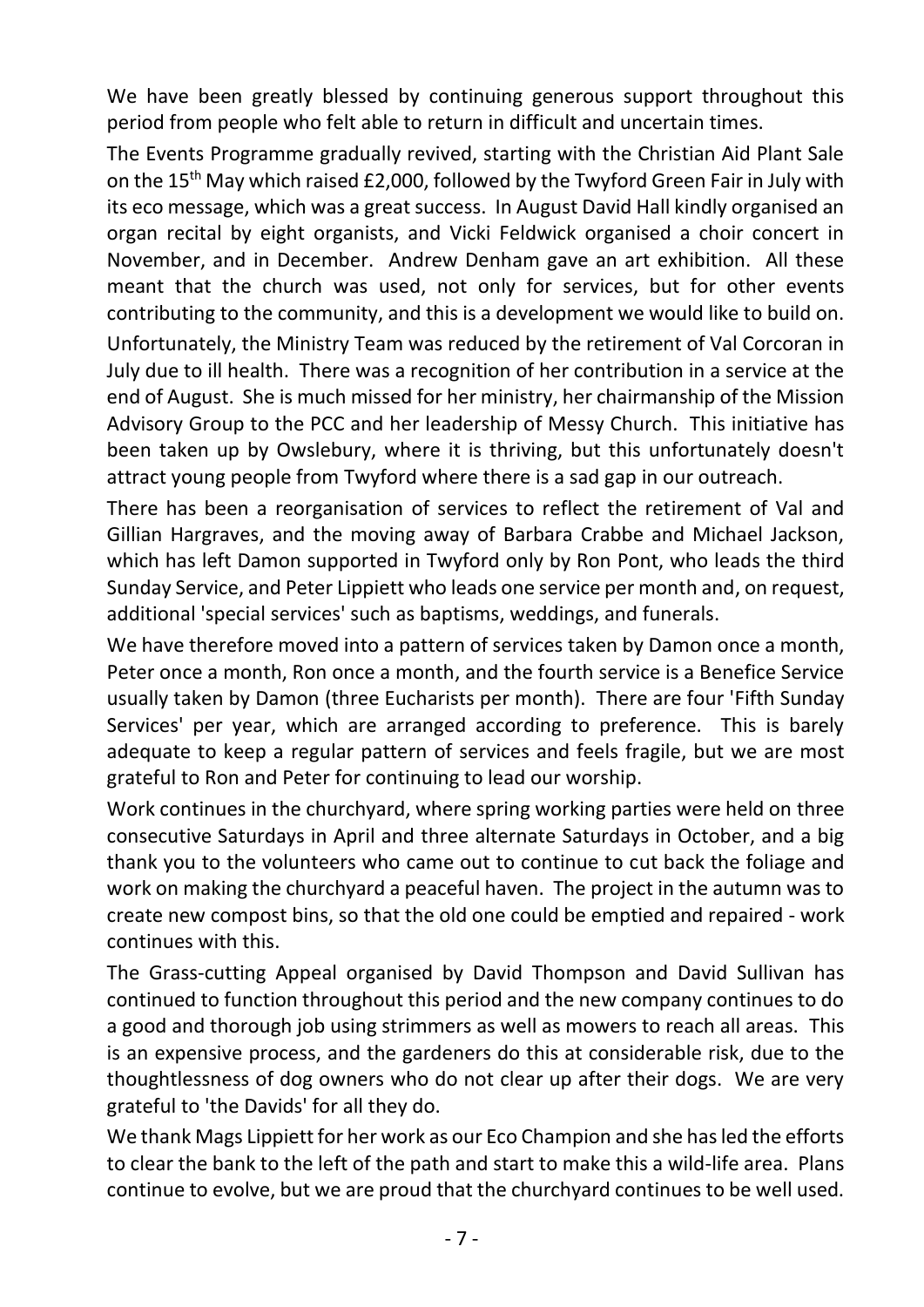The entrance to the churchyard has been greatly enhanced by a new noticeboard donated by an anonymous donor which replaces a very weary and out-of-date wooden one, and which is kept up to date by Mags Lippiett.

It was a terrible blow to lose Ian Wheeler suddenly in April, as he did wonderful work welcoming the children from the different schools (Twyford St Mary's and Twyford Prep and Pre-prep) to their services at spring and Christmas, not to mention a host of other services within the church, as deputy verger, and he is sorely missed.

We particularly thank our verger, Dick Gray, who assists at the Eucharist Services and many of the special services (weddings, funerals etc.). We also thank all who turn up regularly with keys to open or lock up, to keep the church available to the community during this time and ensured the Covid arrangements were robust in 2021.

We thank Ros Medd for keeping us and the PCC so well organised and prepared and we would welcome any church members who would like to join the PCC or any of the Advisory Groups, as the PCC is not large, and we would like this approach to be sustainable. All contributions are much appreciated; please let us know if you are interested. We are always looking for new events and activities to draw people into the church to make it a centre for community activity as well as worship, so any ideas are more than welcome, especially as we come out of lockdown.

*Juliet Hawkes*

## <span id="page-8-0"></span>**1.3. Church Building & Fabric Advisory Group Report**

The church building is in good overall repair and a Quinquennial Survey is booked for 31<sup>st</sup> March 2022 after which we will have to find a new Church Architect as Seymour Bainbridge, the Church Architects, are closing.

We reviewed our use of fossil fuels during 2020 and concluded that it would be financially detrimental to change the current gas heating in the main church (the boiler was replaced in 2018) and we are gradually moving over to LED lights throughout as the old lamps fail. Similarly, our use of the building does not justify the installation of solar panels, even if we were given permission to do so.

However, the gas boiler in the church rooms is at 'end of life,' and we are in the process of getting quotes to replace this with an all-electric system which will have lower maintenance costs and will be a low carbon solution as a result of the rising provision of national electricity from low carbon sources. However, the overall fuel bill will rise due to the rise in the cost of fossil fuels and the increased cost of electricity over gas.

The Bells Appeal continued, and I am pleased to report that three new bells and five refurbished bells will be re-hung in the Summer of 2022.

*Juliet Hawkes*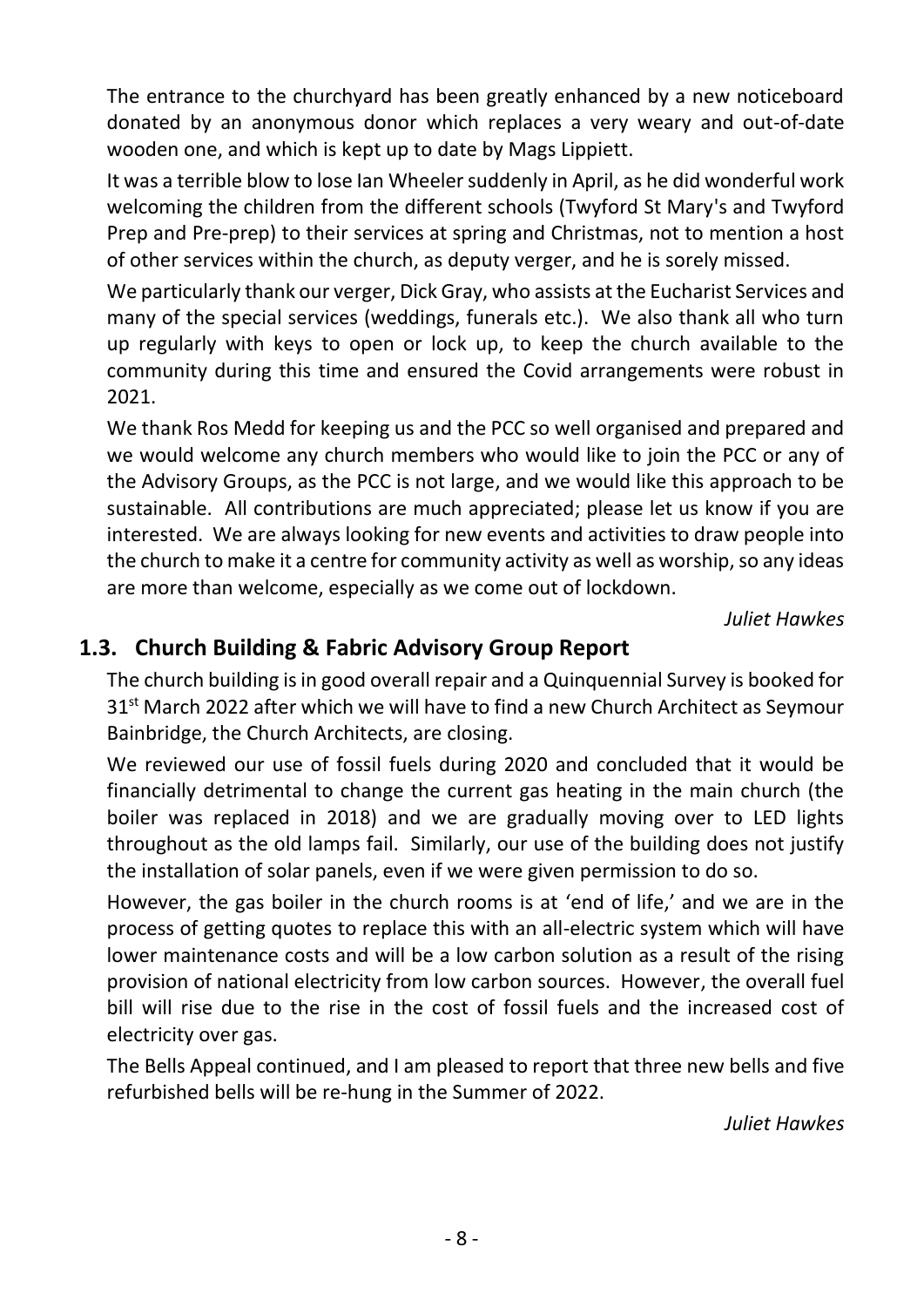## <span id="page-9-0"></span>**1.4. Parochial Church Council Secretary's Report**

#### **Membership:**

| Members serving ex officio                                             |                                             |                        |  |  |  |
|------------------------------------------------------------------------|---------------------------------------------|------------------------|--|--|--|
| Damon Draisey (Vicar and Chair)                                        |                                             |                        |  |  |  |
|                                                                        | Juliet Hawkes (Churchwarden and Vice-Chair) |                        |  |  |  |
| <b>Members elected for three years</b>                                 |                                             |                        |  |  |  |
| 2019-2022                                                              | 2020-2023                                   | 2021-2024              |  |  |  |
| <b>Andrew Brooks</b>                                                   | <b>Christine Hill</b>                       | <b>Anthony Bateman</b> |  |  |  |
| Nigel Close                                                            | <b>Ron Pont</b>                             | Michael Biddle         |  |  |  |
| Vanessa Eales                                                          |                                             |                        |  |  |  |
| <b>Deanery and Diocesan Synod Representatives</b>                      |                                             |                        |  |  |  |
| (PCC members ex officio)                                               |                                             |                        |  |  |  |
| 2020-2023 (Deanery Synod) Ron Pont, Juliet Hawkes                      |                                             |                        |  |  |  |
| <b>Standing Committee</b>                                              |                                             |                        |  |  |  |
| The Vicar and Churchwarden (ex officio), the Treasurer, the Secretary, |                                             |                        |  |  |  |
| Michael Biddle, and Andrew Brooks (all elected by the PCC).            |                                             |                        |  |  |  |

#### **Advisory Group Membership and Chairs:**

The Advisory Groups (Mission, Fabric and Finance) continued to carry forward much of the work of the Council, and at the same time inform and advise the Council in its deliberations. Their year's work is reported elsewhere in this Review. The Mission Advisory Group ceased to meet in October 2021 and discussions about how best to carry forward its work are ongoing.

| <b>Mission</b>       | <b>Finance</b>         | <b>Fabric</b>          |
|----------------------|------------------------|------------------------|
| Valerie Corcoran     | <b>Nigel Close</b>     | <b>Juliet Hawkes</b>   |
| Ian Wheeler, Ron     | Juliet Hawkes, Michael | Andrew Brooks,         |
| Pont, Mags Lippiett, | Biddle, Sheila Lees,   | Anthony Bateman,       |
| Neil Richards,       | Judith Lathlean        | Michael Biddle, Martin |
| Damon Draisey,       |                        | Locke, Wendy Sullivan  |
| <b>Juliet Hawkes</b> |                        |                        |

#### **Foundation School Governors:**

Linda Snoswell and David Evans (both September 2020 to September 2024)

## **Safeguarding Officer:**

Vanessa Eales (safeguarding@sdgatewaychurches.org.uk)

#### **PCC Report:**

In March, the PCC discussed over Zoom the development of the new Signpost magazine and authorised the distribution free of charge of the first copy to every household. This was made possible by Michael Biddle's great work to produce a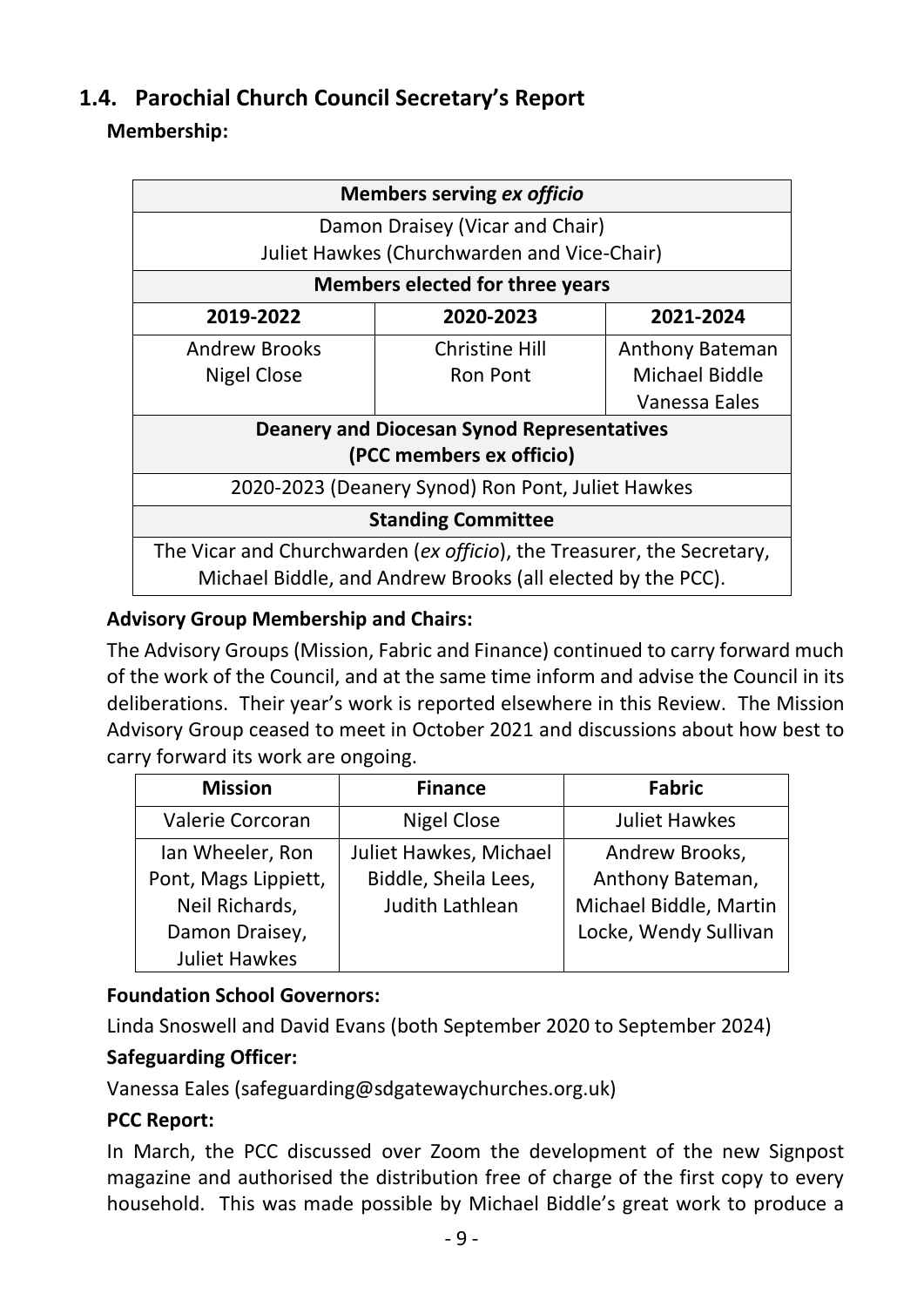definitive list of households in the Parish. Having become a Bronze Eco Church at Mags Lippiett's initiative, the PCC has signed up to the Church of England's commitment to be carbon neutral by 2030. The Council also secured a Faculty for the Bell work and formalised a Churchyard Policy.

At the meeting following the APCM, all existing officers were re-elected.

The July meeting was cancelled due to Covid, but we were back on Zoom in October to consider the problem of car parking, the theft of an expensive microphone at the lectern, the best model for replacement heating for the church rooms and the future of the Mission Action Group.

Meetings are busy and there is always plenty to discuss – even in this second year of restrictions of every kind. We hope others in our church community will come forward to join the PCC in the coming year.

I am required to state the following in this Review: St Mary's Church is situated at Church Lane, Twyford, Hants SO21 1NT. The correspondence address is: The Vicarage, Main Road, Colden Common, Hampshire, SO21 1TL. The PCC is a body corporate (PCC Powers Measure and Church Representation Rules) and a charity currently exempted from registration with the Charity Commission.

#### **Safeguarding**

The PCC is required to acknowledge formally in this Review its duty to have due regard to the House of Bishops' guidance on safeguarding children and vulnerable adults. Our Safeguarding Officer is Vanessa Eales. Safeguarding is a standing item at all full Council meetings. No safeguarding issues were reported in 2021. All Council members are required to hold a satisfactory DBS certificate and to have completed the first two levels of Diocesan Safeguarding Training.

*Rosalind Medd, PCC Secretary*

## <span id="page-10-0"></span>**1.5. Electoral Roll Officer's Report**

Last year's report showed that there were 92 on the roll and the current number is 90, representing 67 households. The roll is always open to new members so please let me know of anyone who would like to join.

*George Medd - Electoral Roll Officer (george@medd.org.uk)*

## <span id="page-10-1"></span>**1.6. Deanery Synod Representative's Report**

Each of the churches in our benefice is entitled to send one or more representatives to this larger group of churches in the Diocese.

Meetings during the pandemic have been on Zoom. This is much easier than going out at night to another church, takes less time, and is also easier to have a say.

There are three meetings a year, with each agenda full of matters of common

interest. Reports of what took place are then circulated for every PCC.

*Ron Pont*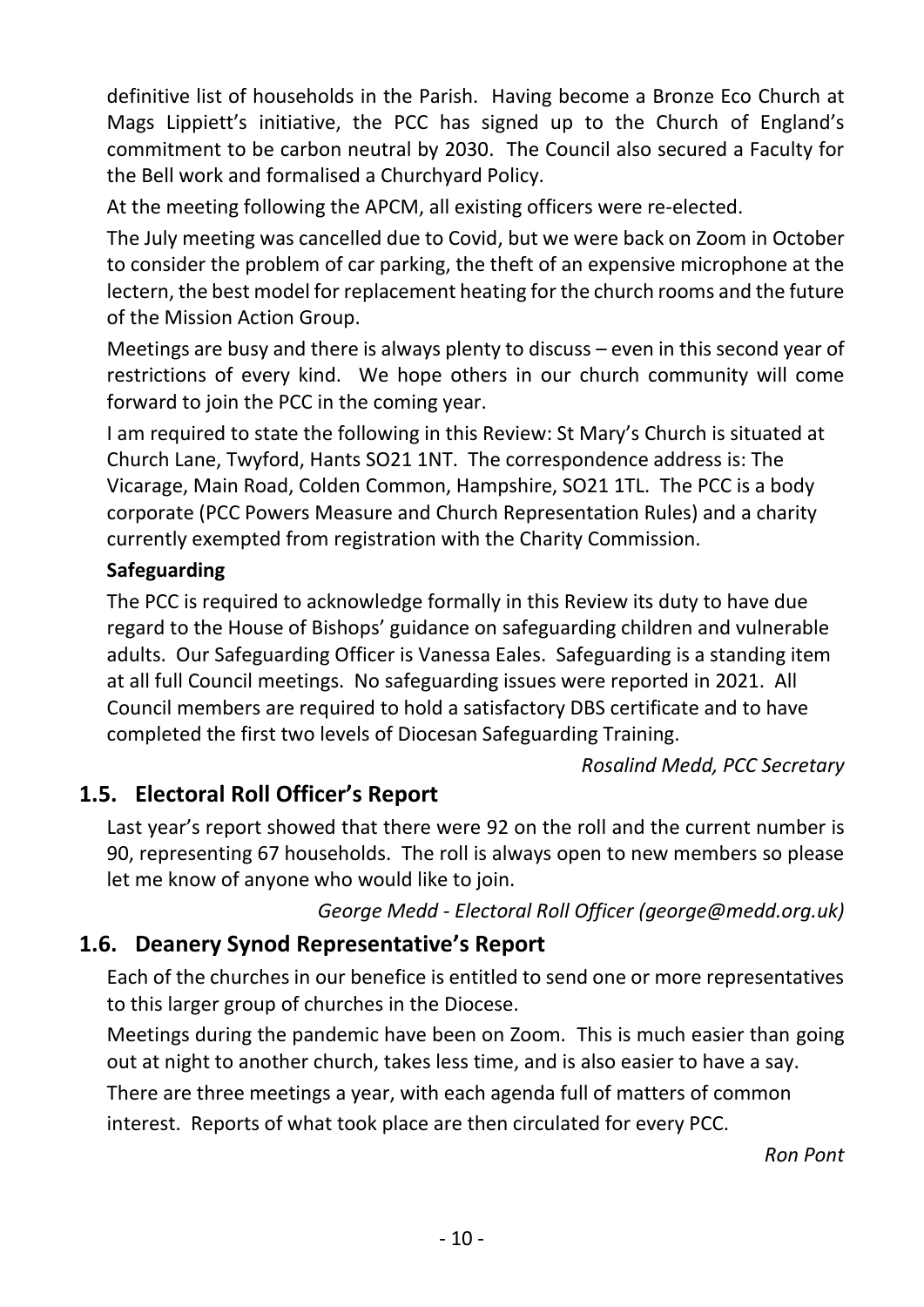## <span id="page-11-0"></span>**2. Mission**

## <span id="page-11-1"></span>**2.1. Children and Young People**

## <span id="page-11-2"></span>**2.1.1. Twyford St. Mary's Primary School**

The staff and children of TSM were undaunted by the difficulties raised by Covid during the year, the first few months being particularly hard. The lively atmosphere, thirst and excitement for learning continued despite the trials of home learning, Google Classroom, bubbles, LFTs, social distancing, masks and all the other measures used to keep the children and staff safe and well. In just one week in February, besides the usual curriculum learning, there was a virtual Fire and Rescue Service visit for KS1, a Lego competition, a dance challenge, after-school sports activities, and a reading relay, even though pupils were not actually in school.

The week the children returned to school in March was dedicated to Well Being, the school being very mindful of the effect the pandemic has had on the children's mental health. On the Tuesday of that week, a group of children walked to the Church laying decorated pebbles on the way to mark the reconnection of the school and Church. They were met there by Revd Damon who led them in a short service. However, because of necessary Covid restrictions, several activities which would normally take place in church in the first half of the year have had to be held in school (sometimes outside). Revd Damon took the Easter Service in school, although by Harvest Festival the Church could be used as the venue once again. Rev Damon and Jane Roots (Churchwarden at Colden Common) continue to lead Collective Worship for the whole school once a week.

It was good to see Mrs Davies in Church for the service for Val Corcoran to recognise her big contribution to the Spiritual life of the school. Similarly, the school marked the passing of Ian Wheeler earlier in the year when a group of children walked to the church to pay their respects and remember him. Ian was a staunch supporter of TSM (and ex pupil!) and was always there to help with school events in Church.

The school held various events in Christian Aid week engaging fully with the message 'Care for the world - it's up to us' raising an impressive £520 during the week. They also participated in the Twyford Green Fair that showcased the Eco projects they had been working on.

Despite the practical problems during the year, concentrated curriculum learning continued as usual and children were prepared throughout the year to move successfully by September to the next stage of their education whether it was from YR to KS1, KS1 to KS2, or KS2 on to Secondary School.

There was also a wealth of other stimulating events taking place and opportunities available when restrictions allowed: Residential visits, sporting events, healthy eating week, activities week, visits from a theatre company, forest school, visits to complement the curriculum, election week (complete with canvassing by the candidates and speeches culminating with votes in a ballot box). These are just a few as there are too many to mention them all.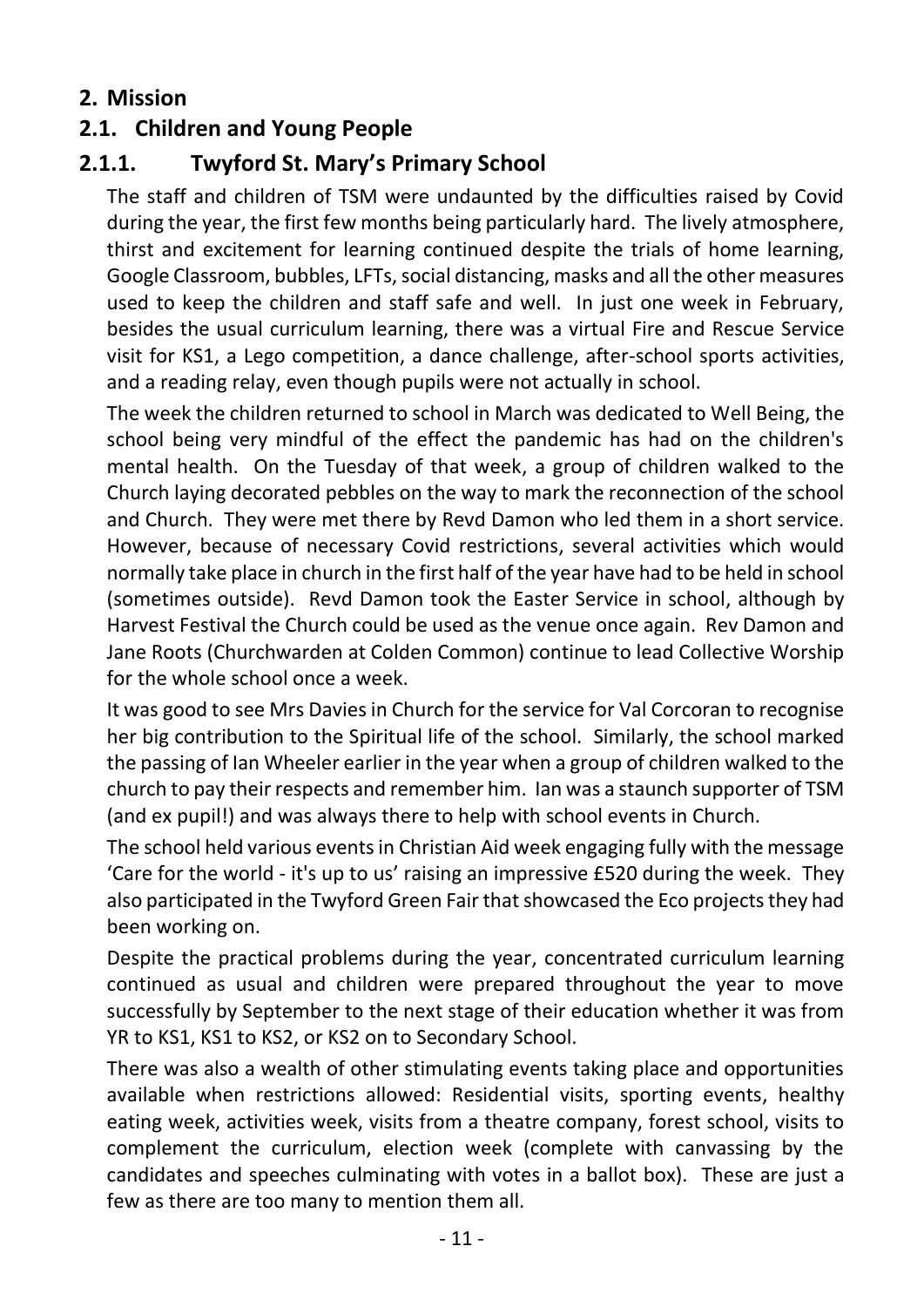There have been few staff changes with class teachers remaining the same, although Mrs Keating (YR/1) has been appointed to the role of Senior Teacher (there is no Deputy Head) and there have been some changes to Learning Support Assistants.

The Governors were sorry to lose Bruce Greig who retired after 10 years' service during which time he oversaw many changes. He served for many years as Chair and Deputy Chair so had a wealth of knowledge and experience of governance.

Unfortunately, because of Covid, Governors' visits to school last year were limited and all our meetings during the year were virtual. However, now there are fewer restrictions, we hope we can be included in more school activities.

Please continue to hold the amazing work the school does for the children of our community in your thoughts and prayers.

*Linda Snoswell, David Evans, Damon Draisey (Foundation Governors)*

## <span id="page-12-0"></span>**2.2. Education and Spiritual Food**

## <span id="page-12-1"></span>**2.2.1. House Group**

Following the months of lockdown our little group reconvened in September. Our meetings continued on the first Friday morning of each month.

So far, we have almost completed our study of `The Psalms`, one of the York Courses.

We are now investigating new York Courses that will hopefully help us in the present world situation.

If you would like to join us, we will give you a warm welcome.

*Cynthia English (01962 713427) Ron Pont (01962 712332)*

## <span id="page-12-2"></span>**2.2.2. The Life Group**

This house group started meeting again in October 2021 in the Pont's house, commencing with the DVD course 'God is closer than you think!' followed by a study course digging deeper into one of Paul's epistles to the churches.

The pattern is to have three sessions across the year of about eight meetings in the autumn, another eight between Christmas and Easter, and a final eight after Easter. Participation in the group is easy and fluid, and anyone is welcome for one or more

*Ron Pont (01962 712332)*

## <span id="page-12-3"></span>**2.2.3. Library**

meetings.

Twyford Church Library is now up and running again as a resource for all four churches. A book carousel and a large bookcase contain a wide selection of titles ranging from light reading biographies to topics stimulating one's personal spiritual life.

Borrowing is simple, merely requiring a signature and phone number in the register. There is no time limit for keeping a book out.

*Molly Pont*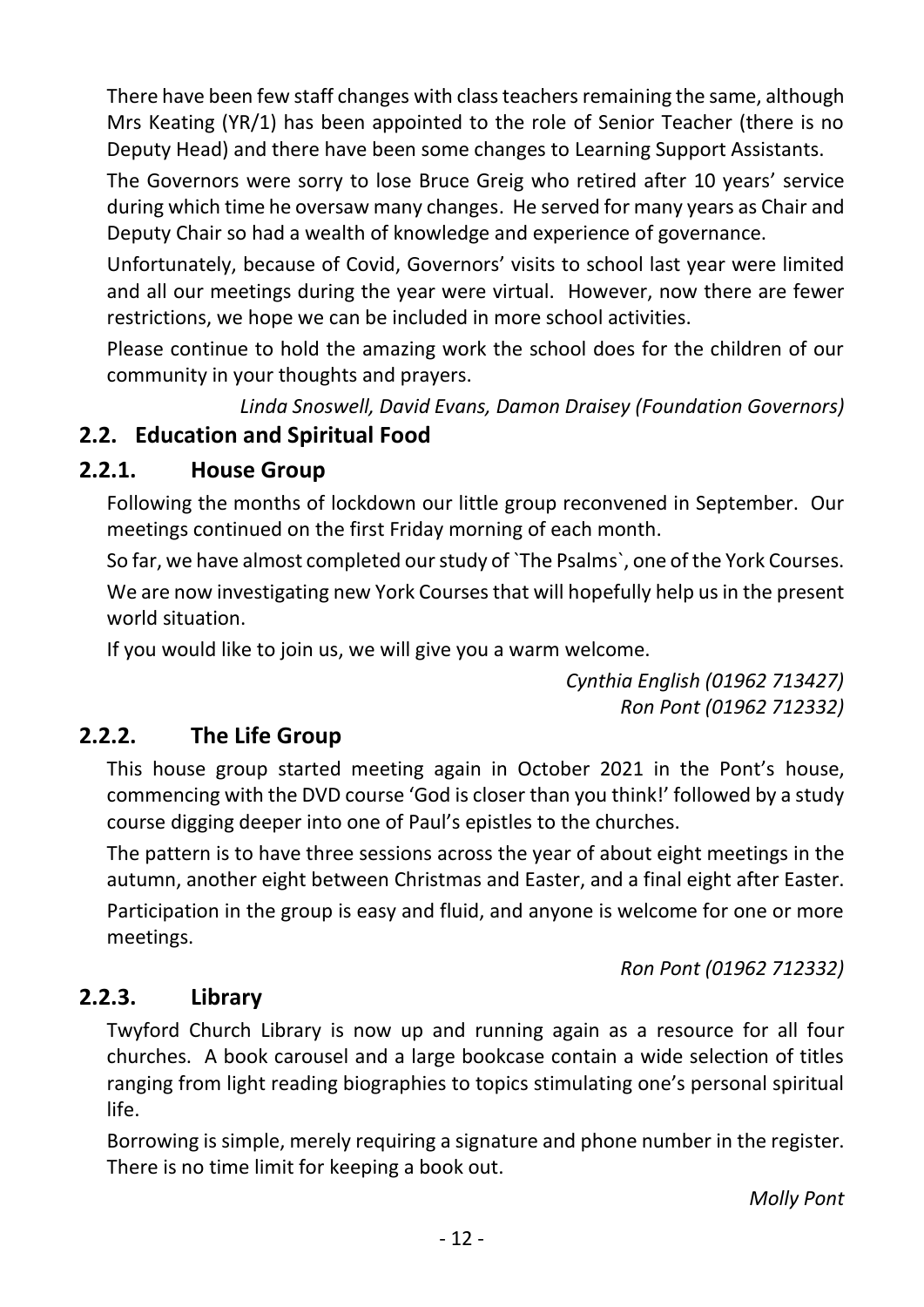## <span id="page-13-0"></span>**2.2.4. Bible Reading Fellowship**

In the last two years much has changed including St Mary's church BRF group. In 2020 there were ten members and there are now five of us but I'm hopeful that our small group can grow in numbers once again.

New Daylight BRF Bible reading notes are published 3 times a year in January, May, and September. I order and deliver copies to the group members for them to read at home. There is a small annual charge for this publication which goes directly to the BRF charity.

New Daylight provides the reader with daily Bible readings, the authors comments/reflections and often a short prayer. It is a useful resource to use alongside the Bible.

I leave past copies and BRF newsletters/leaflets promoting BRF as a resource for all at the back of St Mary's church. Please do take a copy to read at home and contact me if you would like to subscribe to New Daylight. My contact details can be found with the BRF information in church.

Best wishes to you all for 2022.

*Carol Anne Pullen* (St Mary's church BRF secretary)

## <span id="page-13-1"></span>**2.3. Charitable Outreach**

## <span id="page-13-2"></span>**2.3.1. The Children's Society**

In 2021 I sent to the Children Society £675.47 which is £130.44 down on 2020. I consider this a great achievement with the restrictions that have prevailed since the lock down and a reduction in the use of cash.

On behalf of the Children's Society, I thank you. Once again, we have a reduction of three boxes this year with no new holders willing to take them up so if anyone feels able to have a Children's Society Box in their home that they can put their change into each week, I am able to supply a new box at no cost to you.

I will be collecting the Children Society Boxes in July this year so please look out for information in the church magazine.

Thank you all who are Box holders you're doing a Great job!!

*Andy Spencer (01962 712238)*

## <span id="page-13-3"></span>**2.3.2. Christian Aid - We Believe in Life Before Death**

## **We believe in life before death**

Poverty is not a natural and inevitable state of affairs. It is a consequence of what we do, or what we fail to do. Millions of people around the world are united in the shared belief that it does not have to be this way, and that positive change is possible. Christian Aid, with our partners and supporters, is part of that movement. We stand alongside poor communities who work tirelessly to lift themselves out of poverty.

2021, like 2020, has been a year like no other due to the pandemic. As a village, primary school, and church community we have tried to act as a light in the darkness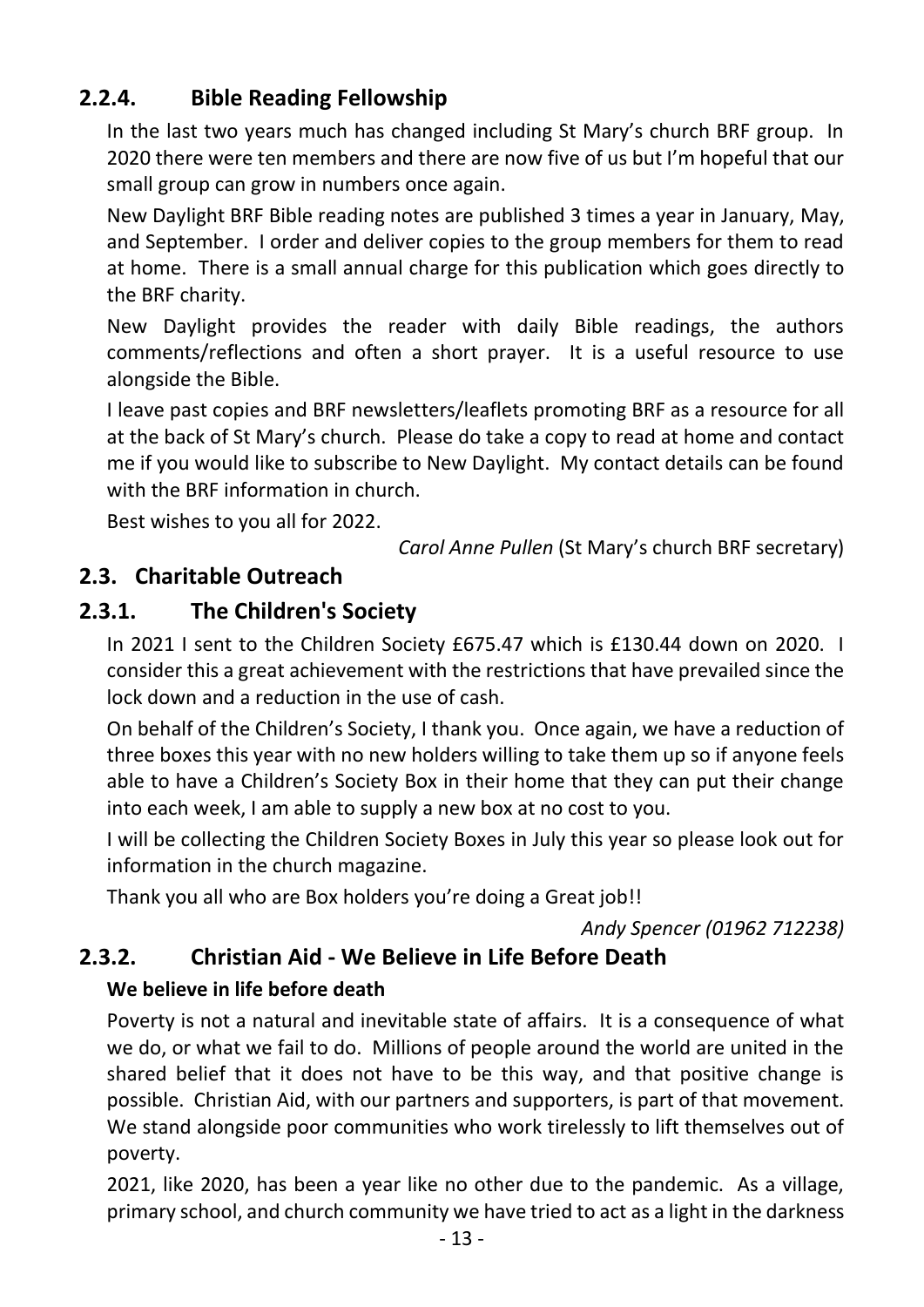although the plans for raising awareness and funds have been curtailed in these testing times.

Our aim for 2022 is together as a whole community to become involved in more ways in which we can continue to act for a fairer world.

#### **2021 activities in Twyford were restricted to:**

May – Christian Aid Week – with a focus on Kenya and Climate Justice – 'Every last drop.'

With the G7 summit in Cornwall and COP26 in Glasgow, Christian Aid Week highlighted the injustices of climate change. In Kenya, as in other parts of the African continent, when it rains, it pours, causing extreme and sometimes dangerous flooding. Then long periods of time can pass with no rain at all. The country experiences droughts on a recurrent basis which are becoming much more severe and more regular.

We decided to give up house-to-house collecting this year and have designed our own e-envelope collecting scheme. Some people preferred to donate using the conventional envelope scheme. Together this raised £927.

At their morning assembly on Friday, May 14<sup>th</sup>, Twyford Primary School presented us with £520 for Christian Aid which they had raised through their various imaginative fundraising ideas. Our link with the school has been one of the most encouraging highlights of the year.

On Saturday, May 15<sup>th</sup>, Plant Exchange in St Mary's churchyard raised over £2,000 in donations.

The total for the Week (including gift aid) came to £3,924.40.

We would like to thank all our supporters for their giving, acting, and praying.

## **Plans for 2022 include:**

Fairtrade assembly at Twyford St Mary's Primary school.

Soup lunch during Lent with donations for the work of Christian Aid in Afghanistan.

Plant Exchange in St Mary's churchyard during Christian Aid Week.

Twyford St Mary's Primary school fundraising during Christian Aid Week.

*Maggie Lippiett (magslippiett@yahoo.co.uk), Cathy Pope (catherinealexanderson@gmail.com)*

## <span id="page-14-0"></span>**2.4. ECO Church**

The strategy for Eco church is presented in five categories – worship and teaching; management of church buildings; management of church land; global and community involvement, and lifestyle. An online survey is a guide to getting started and maintaining progress. It is not a tick box exercise.

Since we signed up to becoming an Eco church: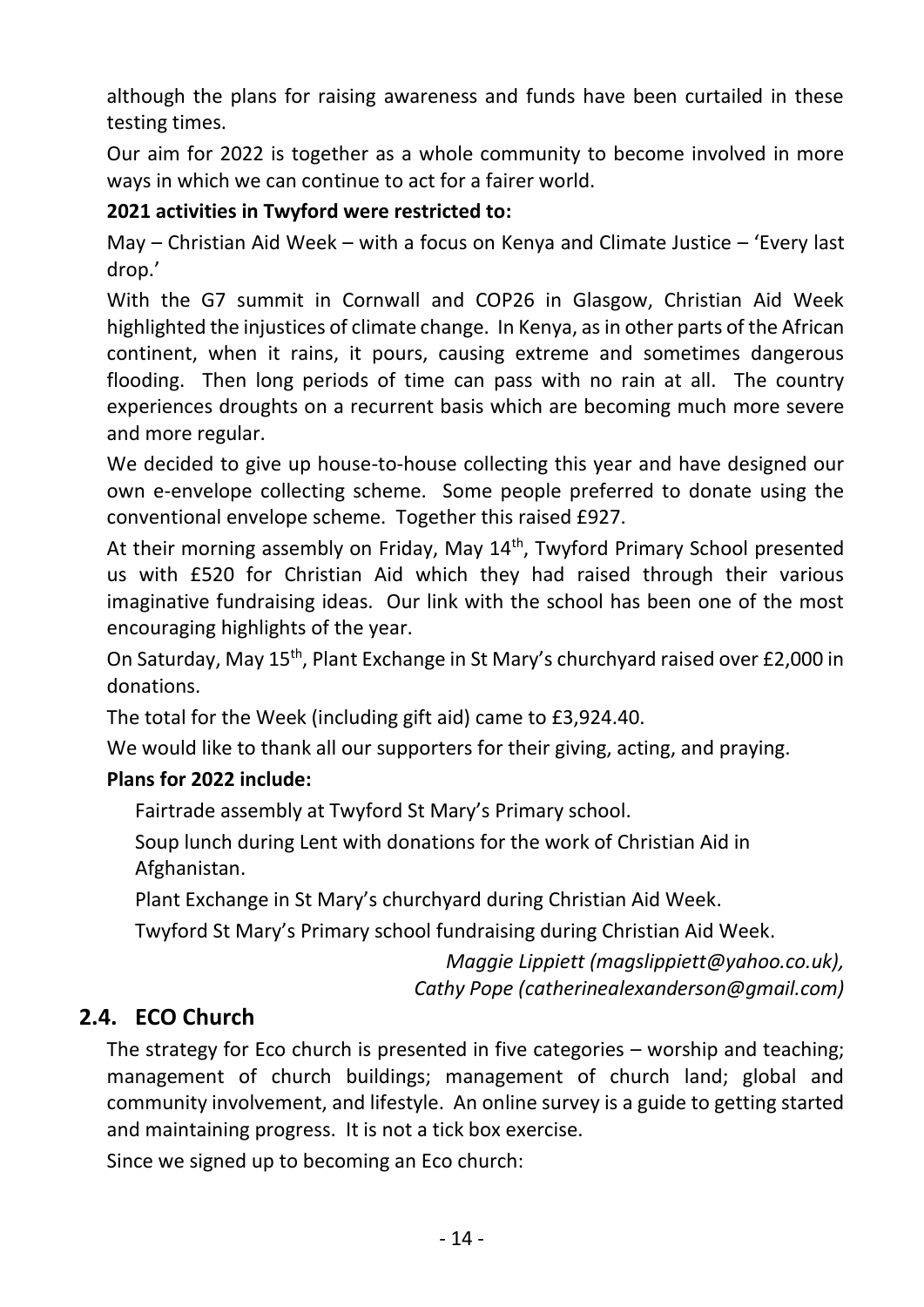#### **Worship and Teaching**

We have planned an annual special Sunday service relating to caring for God's earth. This year we held such a service the day after our village Green Fair.

Our intercessions regularly reflect care for creation, and we have invited guest speakers to preach on environmental issues at our special services.

Each month there is an article with an eco-update in Signpost and publicity for Eco events in the pew sheet.

The ministry team led by the vicar has been strongly supportive and has made a formal commitment to improving the environmental credentials of our church by endorsing the undertaking of work towards becoming an Eco church.

#### **Management of church buildings**

We have measured our energy use and calculated the carbon footprint of our church premises.

Our church administrator uses recycled paper whenever possible.

We have a policy to limit floodlighting and security lighting (dusk to dawn).

The loos are fitted with dual flush buttons and recycled loo paper is used. Also cleaning products are environmentally friendly.

#### **Management of church land**

Our church warmly welcomes walkers and visitors to the churchyard who often rest awhile to contemplate.

We have a new notice board which is kept up to date.

The churchyard working party works diligently to maintain the churchyard and has recently planted a hedge along the northern and western boundaries of the churchyard. The whips were generously donated by the Parish Council.

The compost bins have been brilliantly sorted and are well maintained, as are the litter bins.

We have started an area for native wildflowers to flourish and are seeking further advice from the Hampshire & Isle of Wight Wildlife Trust (HIWWT). Susan Simmonds visited on Oct  $12<sup>th</sup>$  to advise on how to develop and maintain this. We now have a hedgehog house and a bird box.

#### **Global and Community involvement**

Our church organises environmental awareness-raising events – Snowdrop Saturday, Christian Aid local plant 'bring and share,' Green Fair.

Our eco champion is part of a community group ACT (Action on Carbon in Twyford) that meets regularly to discuss environmental concerns and ways of reaching out to and informing the community. Three members of this group are parish councillors. Public meetings have not been possible until recently, but on Oct 6<sup>th</sup>, a presentation on retrofitting was given in the parish hall at an open meeting and further such meetings will be planned based on the expressed needs of the community.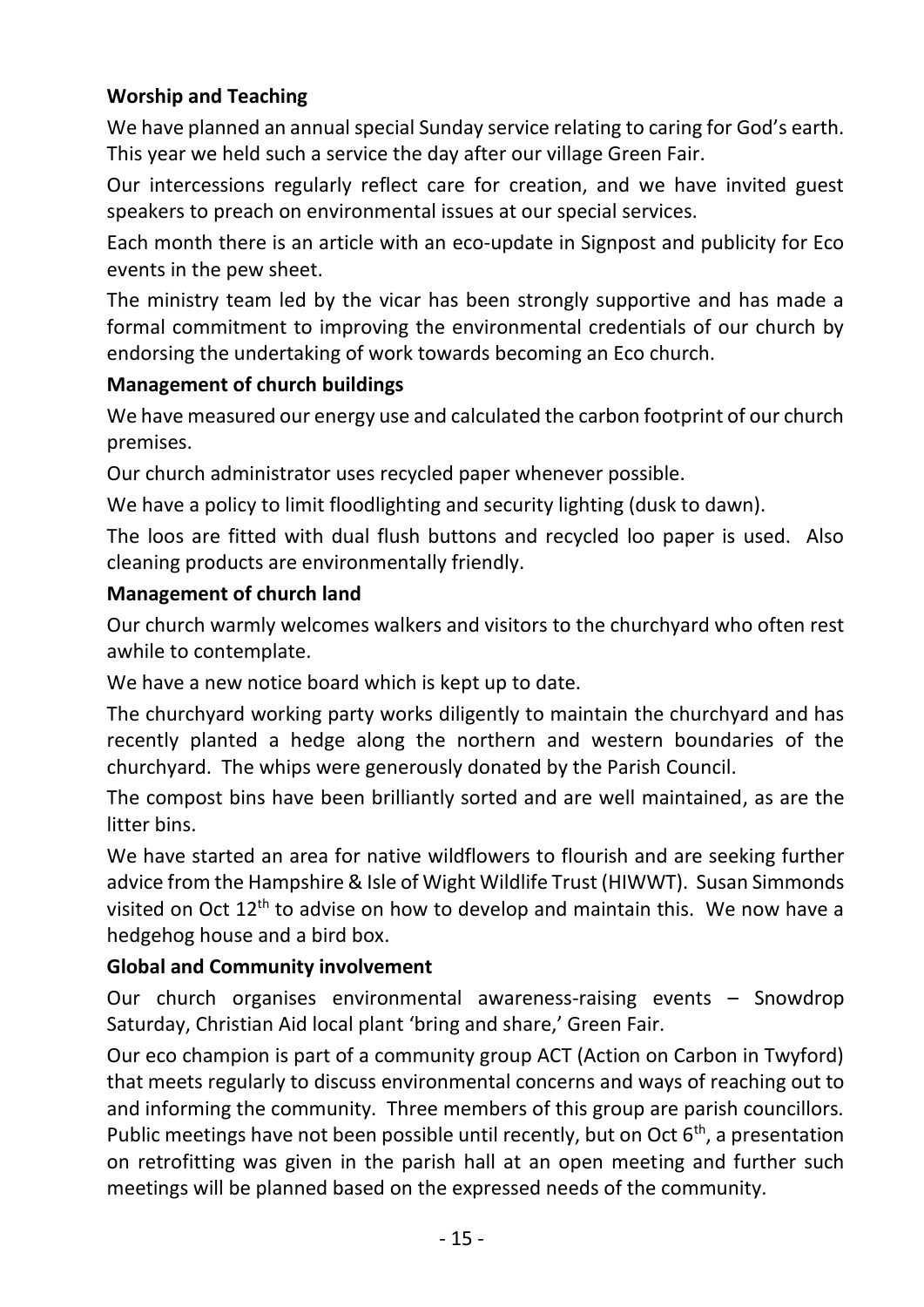We maintain close links with the village church primary school, and each supports the other's events.

We are close to an area of special scientific interest and in a conservation area as part of the South Downs National Park and many of our church members support the HIWWT and Winchester Action on Climate (WinACC).

Each year one of our church members organizes a litter pick and the hub is at the church.

In 2021 our church hosted a Green Fair, showcasing local produce and highlighting local environmental initiatives.

Our sister churches in the benefice at Colden Common and Owslebury have joined the Eco church journey. Colden common has been awarded the bronze Eco church award and Owslebury has just started.

The members of our church are informed about the impact of climate change and environmental degradation on communities elsewhere in the world (e.g., via Christian Aid and Tradecraft Exchange).

Our church is registered with the Fairtrade Foundation as a Fairtrade church and wherever possible, Fairtrade and ethically sourced goods are used at church services and events – local, organic, animal friendly and fairtrade. If we are providing meals, we will always include a veg-vegan option.

We have been limited by the pandemic over the past 18 months but intend to revive a soup lunch in Lent in the church rooms.

#### **Lifestyle**

The vicar has appointed an eco-champion to promote the cause of our church community becoming more environmentally sustainable.

Personal use and consumption of Fairtrade products is available through our Fairtrade representative who will order items for church or personal use.

Our church funds are ethically invested.

Occasionally practical lifestyle tips and advice on caring for God's earth are included in our church newsletters and on our benefice website.

*Maggie Lippiett (magslippiett@yahoo.co.uk)*

## <span id="page-16-0"></span>**2.5. Parish Magazine – 'Signpost'**

(Twyford, Owslebury and Morestead)

The Parish Magazine ceased production in March 2020, as it was considered unsustainable to deliver it during a period of national lockdown. It was restarted in April 2021. During that time, we considered the possibility of uniting the magazines produced by Colden Common and Twyford, but due to the nature of each, it was agreed that we would continue the same spread of distribution as before the pandemic.

The relaunch was an opportunity to rethink and refresh it, as the number of subscribers had been dropping, and much of this was thought to be due to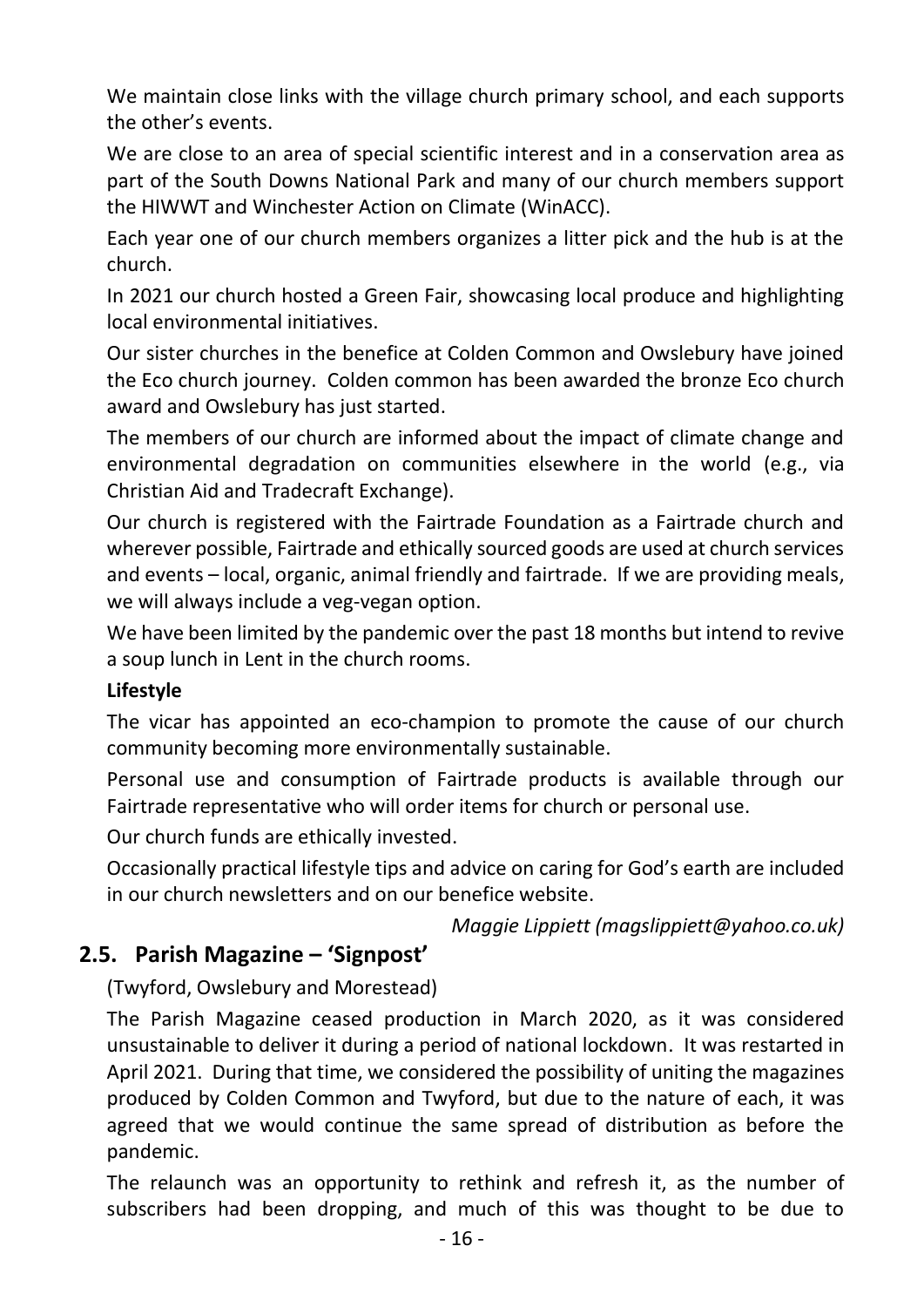competition with the social media pages and that the charming pictures of the three churches on the front made it very much a church-focused production.

It was agreed not to ask for a subscription increase for both readers and advertisers nor to charge either until January 2022 when the new production had bedded down. We are grateful to Theo Johnson who has continued her sterling work as Editor, and Steve Jarvis who prints the magazine for us at cost price.

The relaunch was set in time for Easter 2021 with a village-wide distribution. Wendy Sullivan, who had master-minded the distribution for many years (with assistance from Nigel and Celia Close) decided to retire, and a small presentation was made to her. Happily, her place has been taken by Judith Lea, who has done a wonderful job of gathering together the distributors, both existing and new. We are still very keen to recruit more subscribers and distributors.

In preparation for the publication, a group was gathered together consisting of Judith, Theo, Ros Medd, Georgie Sollom, Melissa Frost, Nigel Close, Chris Pope, and Amanda Garrett to make the production more appealing to villagers.

We looked at several ideas, renaming it 'The Signpost,' with a new cover and the back cover is to be used to advertise an event in the coming month. We have also started a colour-printed cover rather than a coloured paper cover. Obituaries of local people (with the families' agreement) will be included, and there is a double feature of quizzes and colouring pictures for children across the centre page.

We continue to publish most articles that are submitted, and we particularly welcome history pieces, walks and nature items, the eco-focus provided by Mags Lippiett, and, whilst Terry Forder-Stent continues to report on birds in the area and sometimes further afield, we particularly miss the contributions on local rambles provided by David Eaton (who died in September 2021). We rely very much on local people coming forward with their ideas of what they want to share, and what they would like to see, so we welcome any and all ideas.

*Juliet Hawkes*

## <span id="page-17-0"></span>**3. Church Groups**

## <span id="page-17-1"></span>**3.1. Bell Ringers**

Remarkably, the ringers have managed to ring for most Sunday services during this last year unlike the previous year! We also managed to celebrate the William Davies supper, again, unlike the previous year!

Our fund-raising for the renovation of the bells was on hold during the lockdowns, but resumed during last year, and we are now at a point where the project is in progress. The bells are now at Whites of Appleton for their renovation. They were removed at the beginning of February with huge help from several village chaps. We anticipate that they will be returned at the end of May. Hopefully, the money raised is sufficient to complete the project, but this is unknown until the work progresses.

An interesting piece of research by Andrew Johnson has found that the oldest bell – no 5 – was almost certainly paid for by William Davies in the 1700s. This bell is being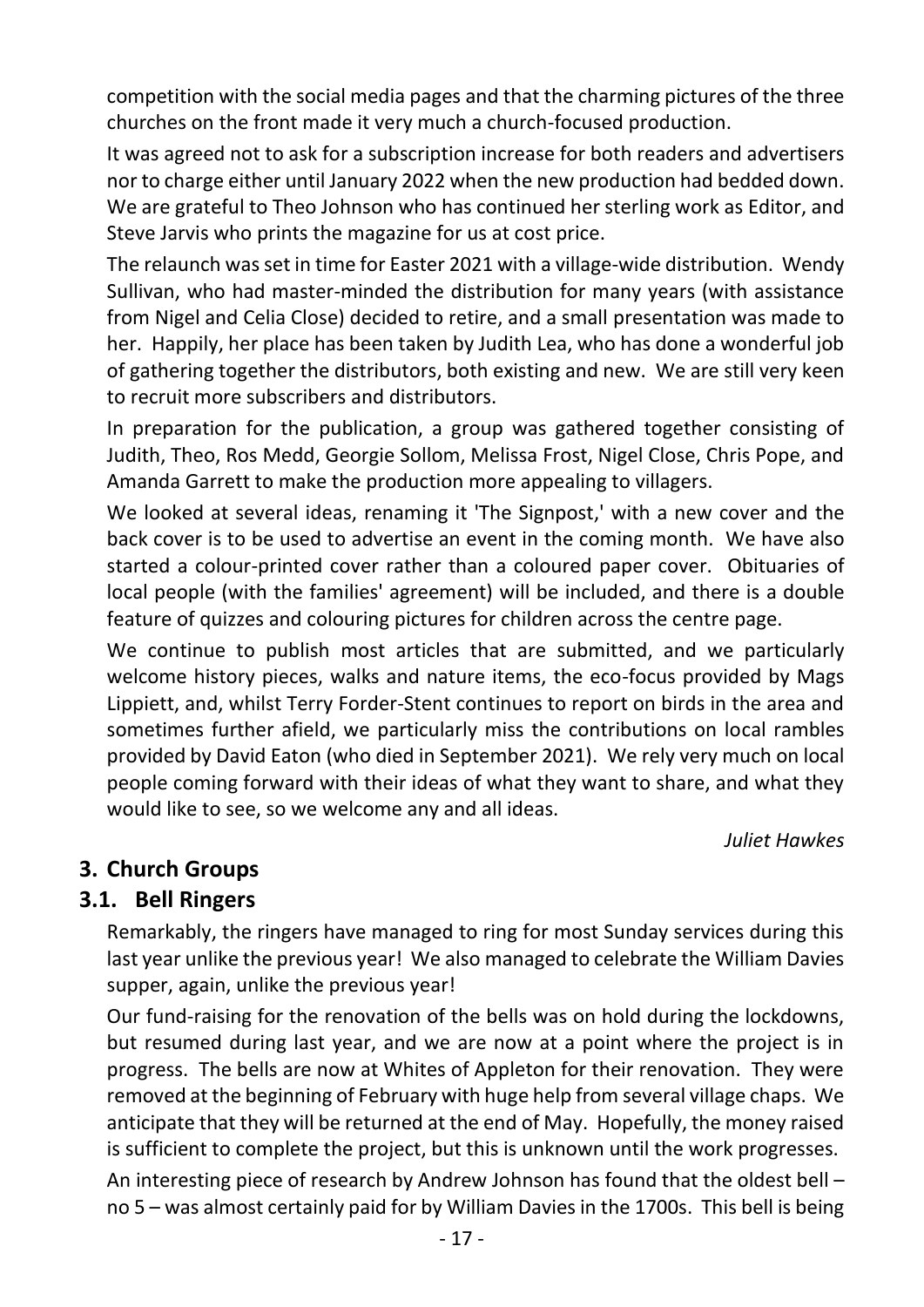replaced and has no scrap value, so we are hoping that money allowing, we will be able to keep it as a tolling bell. To install it is outside the current remit for Whites, but their initial thoughts, when asked, were that it wouldn't be a difficult task so hopefully it will be affordable. It seems important to keep such a significant bell in the history of Twyford.

A minibus of interested ringers and villagers travelled to Loughborough in the autumn to watch one of the three new bells being cast; it was an amazing and interesting day out.

The ringers are for ever indebted to Juliet Hawkes for her enthusiasm and huge efforts to bring this project towards completion, and to the generosity of so many people in raising the funds. The bells will now be in good order for many decades, well into the next century.

*Angela Forder Stent*

## <span id="page-18-0"></span>**3.2. Brass Cleaners**

The work done by the brass cleaners, led by Isobel Gray is always appreciated.

## <span id="page-18-1"></span>**3.3. Church Cleaning**

For most of last year the church was cleaned brilliantly by the noble Amanda who did a splendid job keeping clean the main body of the church as well as her usual patch of the church rooms and the kitchen and loo. The voluntary cleaning teams were 'stood down' until it was deemed a safe time to re-open the rota, with a grand Autumn 'Spring Clean' which took place on November 6<sup>th</sup>.

Thereafter the old rota swung back into action, and the new rota for 2022 was sent out and for the first time, arranging to clean the church once a fortnight only. We will see how this works out.

*Trish Mardon and Maggie Lippiett*

## <span id="page-18-2"></span>**3.4. Church Music**

Another year has passed with virtually no activity for the ad hoc choir. No choir was required for any weddings, funerals, or special services. The only occasion singers met as a choir was for the Christmas Carol service when a small group led by Vicky Feldwick filled the church with familiar and much-loved carols under candlelight, always a favourite with choir and congregation. The number singing was much lower this year as Covid was still threatening to strike and some regulars were taking extra precautions to protect their Christmas plans.

The Church buildings continue to act as a venue for music concerts including a recent one by Sarah McQuaid, a singer, songwriter, composer, and multi-instrumentalist. Other concerts are being planned for the coming year.

As Covid recedes, it is hoped that music for services will once again become the norm at St. Mary's.

*Annie Hibberd*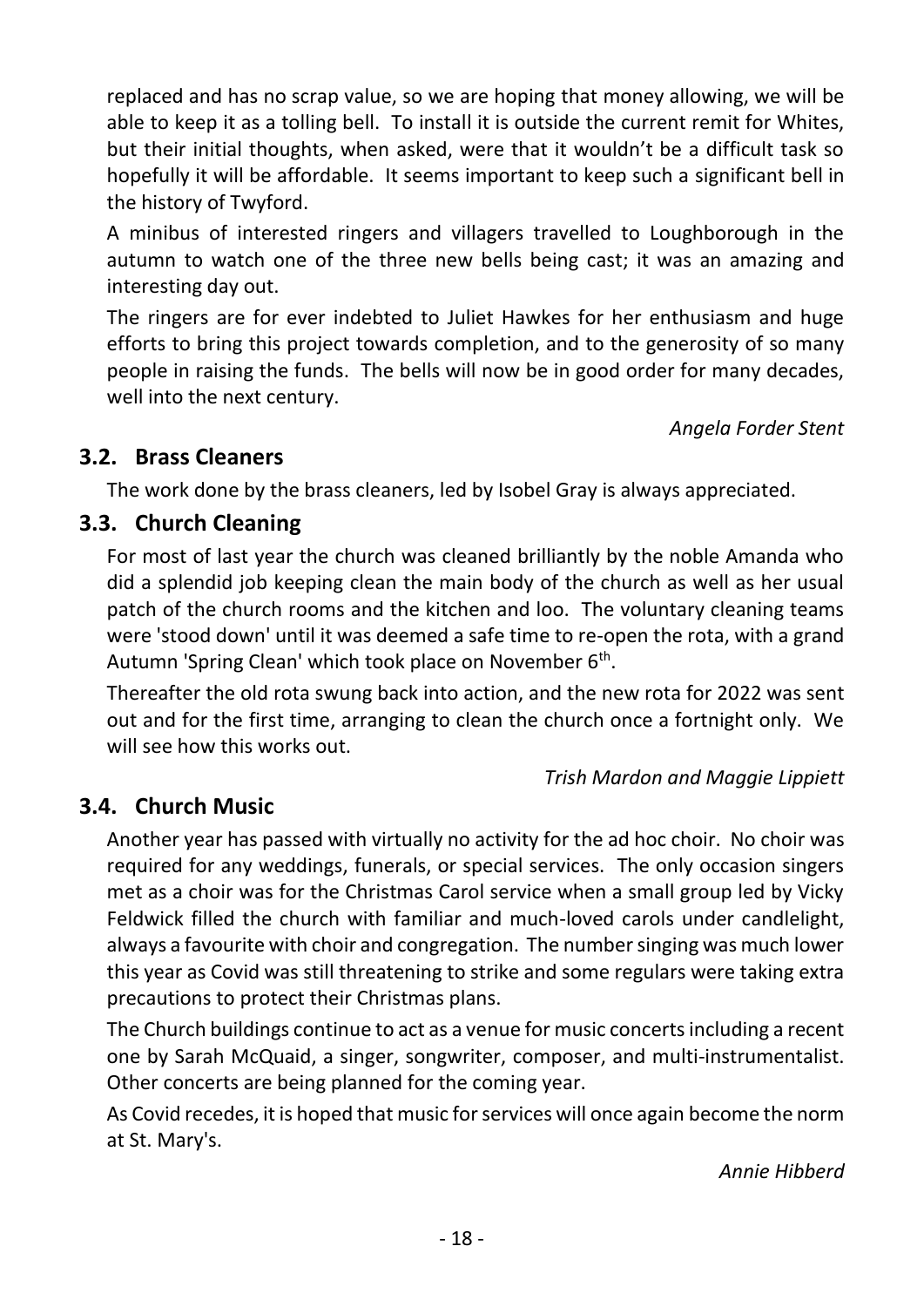## <span id="page-19-0"></span>**3.5. Flower Arrangers**

2021 was very difficult for everyone. Flowers in Church continued for most of the year, assisted by the lovely music. Polly Payne and I have continued each month to change the flowers with the seasons.

I hope you have enjoyed them as much as we have enjoyed arranging them. We have also arranged flowers for a few weddings and, sadly, several funerals.

The three schools have kindly dressed the windows for special occasions:

St Mary's Primary – The children dressed the windows for Christmas 2020 & Easter 2021.

Twyford Prep – They did the same for Christmas 2021

The Play Group are planning to do some decorations for this coming Easter.

It is wonderful to have the children's support; they all make a very good job of it. Many thanks to them all.

My granddaughter Amelia, for her Duke of Edinburgh Award, worked to clean up the Churchyard and gravestones. If anyone else is interested in helping in the Churchyard as part of their volunteering activity, please see Juliet who will happily sign your paperwork.

If anyone would like to help in arranging the church flowers, perhaps in memory of a loved one or just because you love flowers, you would be most welcome; please just call me. You will need to supply the flowers and foliage, water them midway through the week and then clear them away when they have finished flowering. Let's hope 2022 will be happier and safer.

*Valerie Roberts (01962 711538)*

#### <span id="page-19-1"></span>**4. Finance**

#### <span id="page-19-2"></span>**4.1. Freewill Offering Scheme**

2021 was another year of Covid challenges for our Church and a difficult time financially for some. I, and all Church supporters, are very encouraged that the freewill offering scheme contributed more than in 2020. The many who give regularly continued even if they were not able attend services. Some increased their giving, and we had a few generous one-off gifts. The figures are in the accounts.

May I remind everyone of the ways of giving as well as the need to give generously. Standing orders are always welcome as they provide a predictable regular income. I can reclaim gift aid where appropriate and can provide envelopes for regular giving or individual payments.

However, these are now more or less superseded by the 'Gift Aid Small Donation Scheme' (GASDS). With this, collections received in Church, provided they are less than £20, are eligible for Gift Aid reclaim. There is a collection plate at services and often an online card reader. We are always grateful for 'one-offs' too!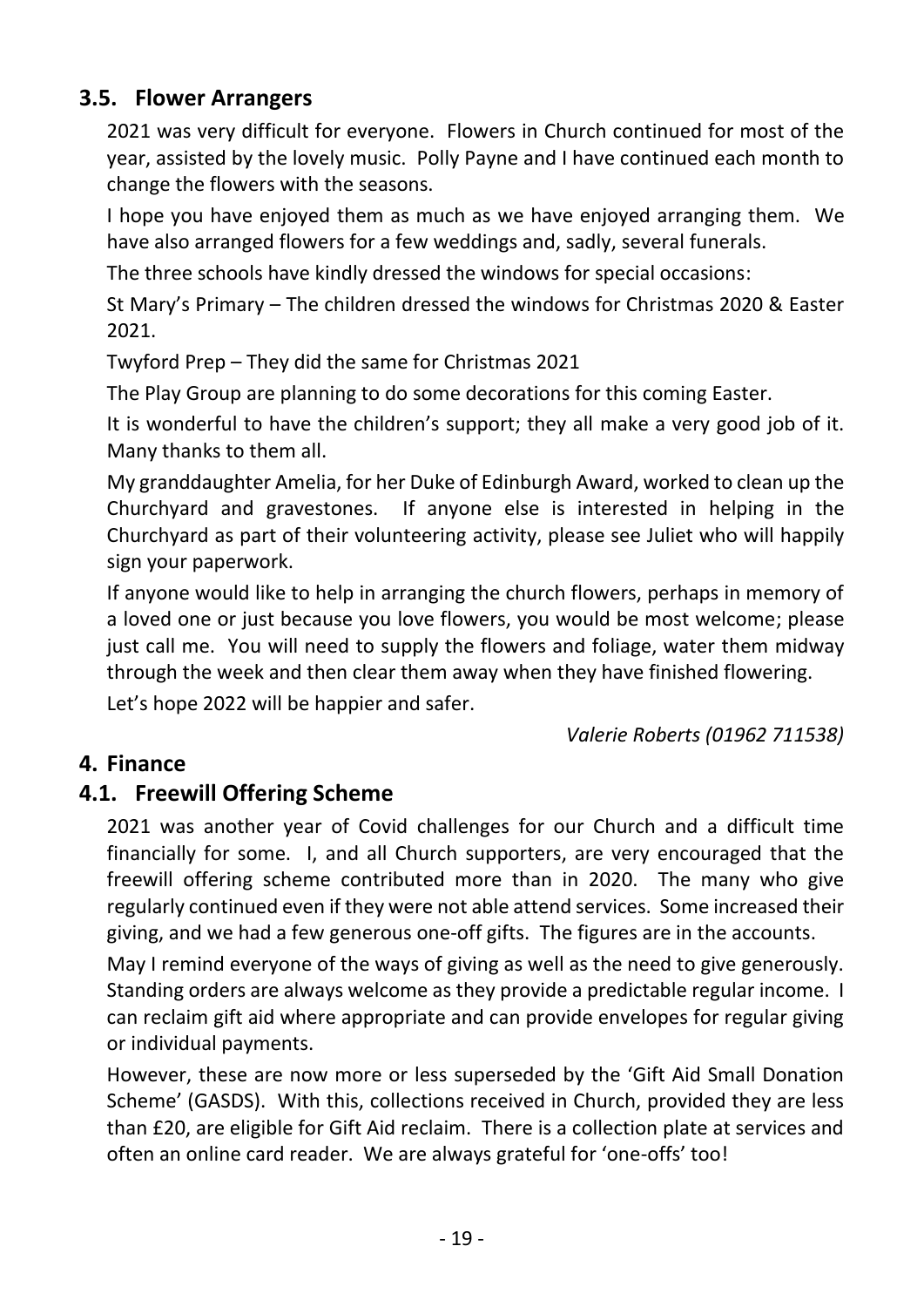I am pleased to help anyone with the 'whys and wherefores' and to say thank you to all who have given and helped our Church to thrive.

*Sheila Lees 01962 713164 (sheila.lees@btinternet.com)*

## <span id="page-20-0"></span>**4.2. Treasurer's Report**

With vaccines coming on-stream, and a gradual lessening of Covid restrictions, it will come as no surprise that 2021 was a better year. This graph shows how income recovered from the huge dip in 2020, while we continued to keep expenditure within limits.

The budget predicted an £8k loss on the General Fund; in the event we achieved a £3k loss. This was partly because the church was open for services and events for more of the year than seemed likely in January, but mostly from the increased generosity of contributors to the Freewill Offering scheme.



Three-quarters of our income is from regular giving – mostly boosted by 25% through Gift Aid – and I would like to thank you all for keeping St Mary's afloat. Sheila Lees works hard to keep track of the FWO and Gift Aid. Do please talk to her if you can give something each month, or if you feel you could manage a little more. Our spending represents more than £1,000 per year for every member of our worshipping community and we do need to bring that blue line up to meet the red one!

The total of the two unrestricted funds – the General and Fabric funds – continues to show an overall downward trend, despite a slight upturn this year which mostly reflects the gain on our invested funds.

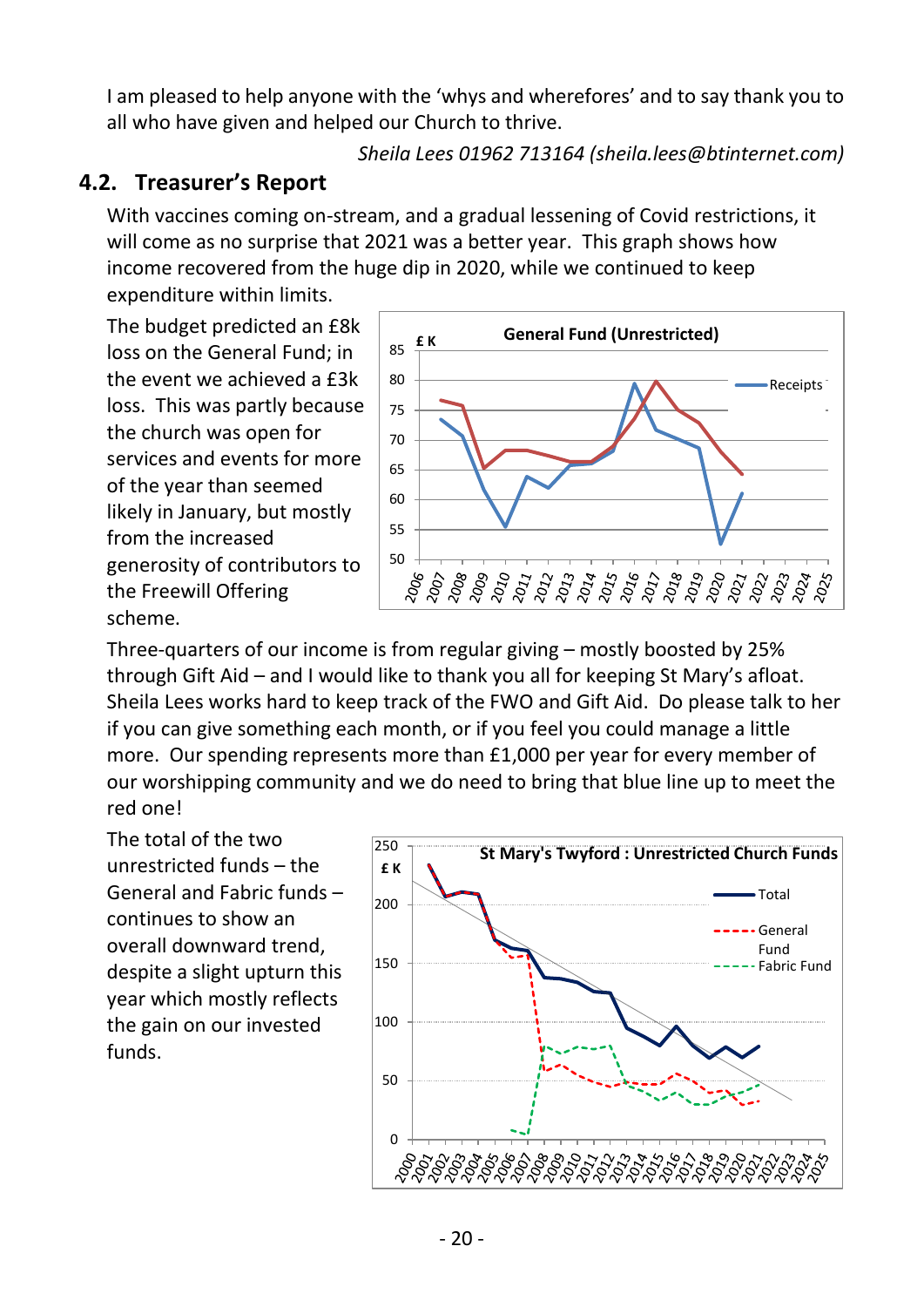Our Restricted funds – those monies that may only be spent for the purpose for which they were donated – are generally little changed except for the Bell Fund.

This was more active than the graph shows as it gained £22k in new donations and grants but paid out almost £30k to the bellfounders for casting our three new bells. With anticipated grants and the probability of further donations, the Bell Appeal looks to be on a sound footing.



Our investments continued to do surprisingly well. The Endowment Fund (from which we receive the dividends but may not spend the capital) increased, although by much less than the previous year.

Meanwhile, the CBF investments increased by 14% over the year; a paper gain which may not be sustained but it does at least make our year-end funds look slightly healthier than the receipts and payments would suggest.



*Nigel Close, PCC Treasurer*

## <span id="page-21-0"></span>**4.3. Finance Advisory Group**

The Finance Advisory Group (FINAG) again met once by Zoom to discuss various aspects of the finances. It set the Budget and agreed to apply the investment dividends to the General Fund only, instead of splitting it with the Fabric Fund. The Reserves Policy was reviewed: the Working Capital reserve on the General Fund of £16k and the Emergency Building Work Reserve on the Fabric Fund of £30k were deemed appropriate and therefore continue unchanged.

*Nigel Close, PCC Treasurer*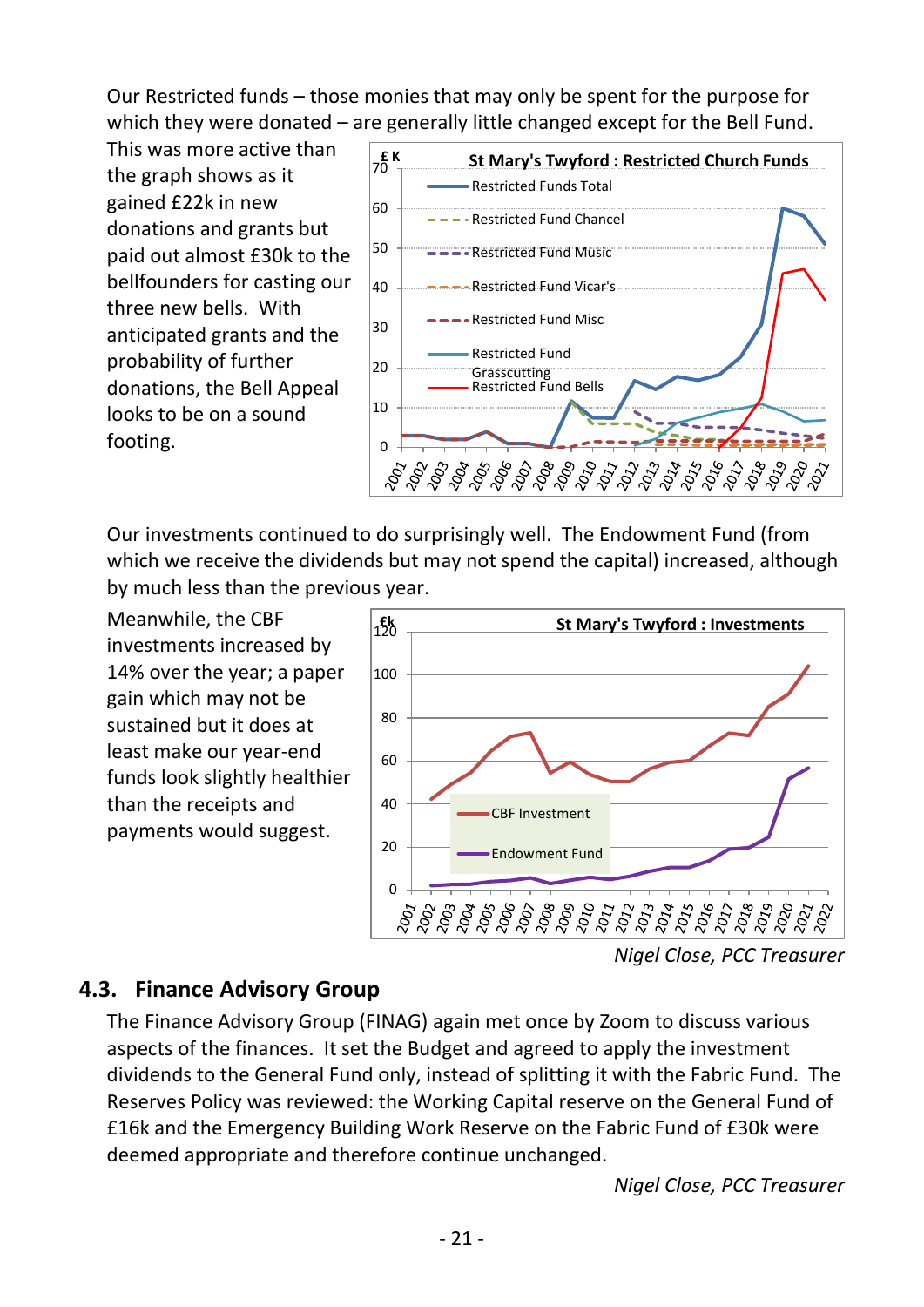#### <span id="page-22-0"></span>**4.4. Independent Examiner's Report**

#### INDEPENDENT EXAMINER'S REPORT TO THE PCC OF

#### ST. MARY THE VIRGIN CHURCH, TWYFORD

This report is on the financial statements of the PCC for the year ended 31 December 2021. The financial statement has been prepared in accordance with the Charities Act 2011, on the Receipts and Payments (R & P) basis. The reporting requirement is for an Account of Receipts and Payments together with a Statement of Assets and Liabilities (SOAL). This broadly follows the Statement of Recommended Practice (SORP) 2015.

#### Respective Responsibilities of the PCC and the Examiner.

As a member of the PCC you are responsible for the preparation of the financial statements. It is my responsibility to issue this report on those financial statements in accordance with the terms of the Regulations.

#### **Basis of this Report**

My examination was carried out in accordance with the General Directions given by the Charity Commission Act 2011. Charities (including Churches) may use this basis if their gross income is below £250,000.

That examination includes a review of the accounting records kept by the PCC and a comparison of the accounts with those records. It also includes considering any unusual items or disclosures in the financial statements and seeking explanations from you as trustees concerning any such matters. The procedures undertaken do not provide all the evidence that would be required in an audit, and consequently I do not express an audit opinion on the view given by the accounts.

#### **Independent Examiner's Statement**

In connection with my examination, no matter has come to my attention:

(1) Which gives me reasonable cause to believe that in any material respect the requirements

\* To keep accounting records in accordance with the Charities Act 2011, and

\* To prepare financial statements, which accord with the accounting records and comply with the requirements of the Act and the regulations, have not been met; OR

(2) To which, in my opinion, attention should be drawn in order to enable a proper understanding of the accounts be reached.

Signed....

Date 7th February 2022

Mr Michael H Watson. CEng. M.I.Mech. E.

Littlebourne Lodge, Hazeley Road, Twyford. Winchester. SO21 1PZ.

#### <span id="page-22-1"></span>**4.5. Accounts for the Year 2019**

The accounts for 2019 are shown in the following pages. The Section that follows them, 'Notes to the Financial Statements,' forms part of these accounts.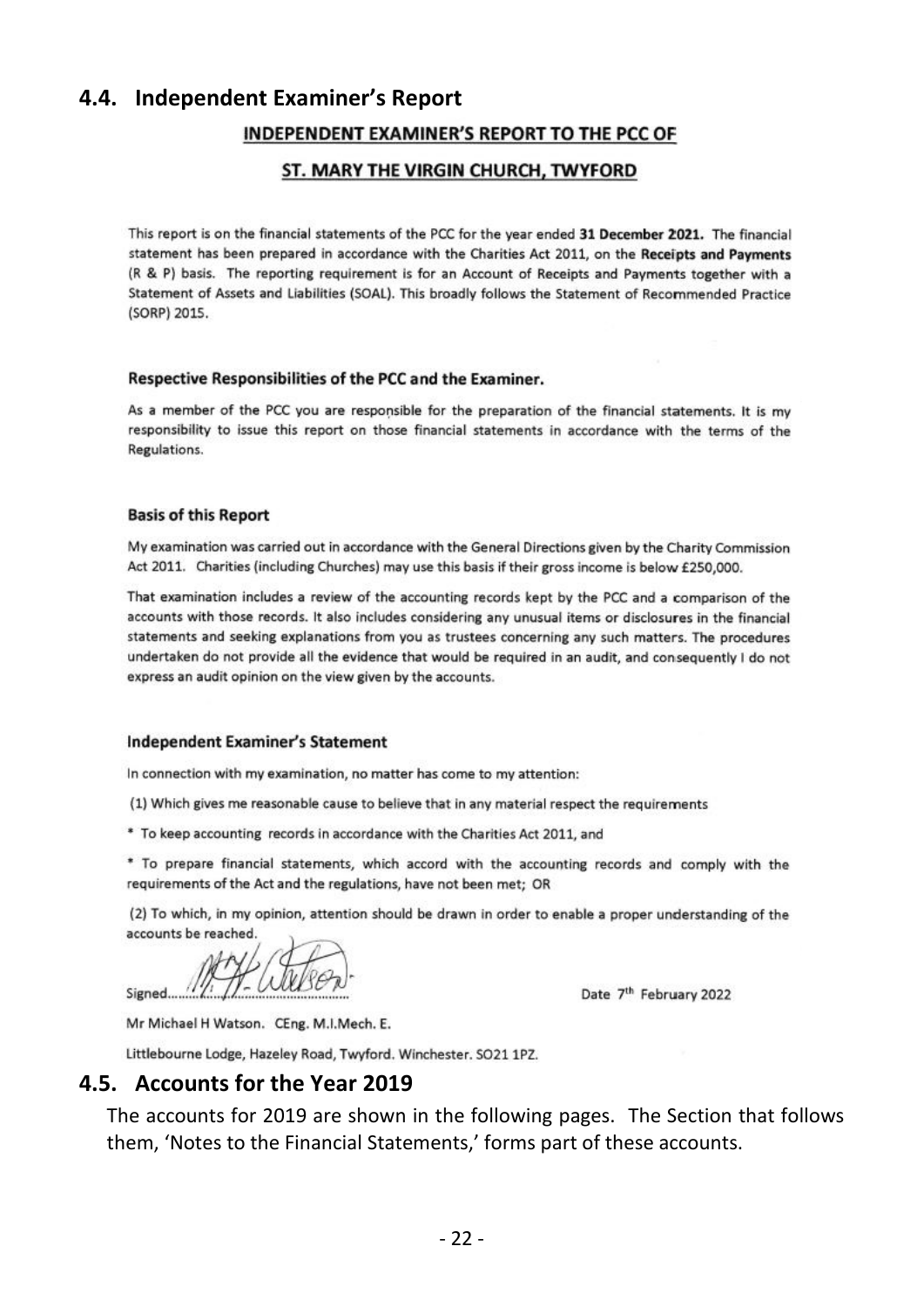| Description                                   | General   | Fabric                                                             | Bell      |    | Chancel Churchyd Grasscut |          |
|-----------------------------------------------|-----------|--------------------------------------------------------------------|-----------|----|---------------------------|----------|
|                                               |           | Unrestricte Designated Restricted Restricted Restricted Restricted |           |    |                           |          |
| Freewill Offering (FWO)                       | 39,897    |                                                                    |           |    |                           |          |
| Loose plate collections                       | 1,188     |                                                                    | 451       |    |                           |          |
| Electronic donation                           | 416       |                                                                    | 30        |    |                           |          |
| Giving through church boxes                   | 129       |                                                                    |           |    |                           |          |
| Donations appeals etc                         | 331       |                                                                    | 12,992    |    | 1,145                     | 3,782    |
| Tax recoverable on Gift Aid                   | 9.591     |                                                                    | 28        |    |                           | 491      |
| Legacies                                      |           |                                                                    | 1,000     |    |                           |          |
| Recurring grants                              |           |                                                                    |           |    | 80                        |          |
| Non-recurring one-off grants                  | 105       |                                                                    | 3,250     |    |                           |          |
| Fund-raising                                  | 1,761     | 32                                                                 | 480       |    |                           |          |
| <b>Dividends</b>                              | 2,466     | 328                                                                |           |    |                           |          |
| Bank and building society interest            | 0         |                                                                    |           |    |                           |          |
| Fees for weddings and funerals                | 4,864     |                                                                    |           |    |                           |          |
| Bookstall sales - fund raising                | 20        |                                                                    |           |    |                           |          |
| Church room lettings - objectives             |           |                                                                    |           |    |                           |          |
| Church room lettings - fund raising           | 20        |                                                                    |           |    |                           |          |
| Magazine income - advertising                 |           |                                                                    |           |    |                           |          |
| Parish magazine sales                         | 351       |                                                                    |           |    |                           |          |
| Insurance claims                              |           |                                                                    |           |    |                           |          |
| Surplus - sale of fixed assets                |           |                                                                    | 4,000     |    |                           |          |
| Contributions from benefice                   |           |                                                                    |           |    |                           |          |
| <b>Total</b>                                  |           |                                                                    |           |    |                           |          |
|                                               | 61,138    | 360                                                                | 22,230    |    | 1,225                     | 4,272    |
| Costs of fetes & other events                 |           |                                                                    | $-343$    |    |                           |          |
|                                               |           |                                                                    |           |    |                           |          |
| <b>Charitable Giving</b>                      |           |                                                                    |           |    |                           |          |
| Common Mission Fund (parish share)            | $-51,711$ |                                                                    |           |    |                           |          |
| Organist fees                                 | $-1,450$  |                                                                    |           |    |                           |          |
| Clerical Registry                             | $-104$    |                                                                    |           |    |                           |          |
| Honoraria                                     | $-480$    |                                                                    |           |    |                           |          |
| Working expenses of incumbent<br>Office costs | $-40$     |                                                                    |           |    |                           |          |
|                                               | $-27$     |                                                                    |           |    |                           |          |
| Parish training and mission                   | $-440$    |                                                                    |           |    |                           |          |
| Messy Church                                  |           |                                                                    |           |    |                           |          |
| Church running - insurance                    | $-4,334$  |                                                                    |           |    |                           |          |
| Organ / piano tuning & maintenance            |           |                                                                    |           |    |                           |          |
| Church maintenance                            | $-1,974$  | $-554$                                                             |           |    |                           |          |
| Supplies                                      | $-529$    |                                                                    |           |    |                           |          |
| Upkeep of churchyard                          |           |                                                                    |           |    | $-144$                    |          |
| Grasscutting                                  |           |                                                                    |           |    |                           | $-3,955$ |
| Church running - electric                     | $-1.442$  |                                                                    |           |    |                           |          |
| Church running - gas                          | $-297$    |                                                                    |           |    |                           |          |
| Church running - water                        | $-66$     |                                                                    |           |    |                           |          |
| Magazine expenses                             | $-1,363$  |                                                                    |           |    |                           |          |
| <b>Bookstall costs</b>                        |           |                                                                    |           |    |                           |          |
| Governance costs                              |           |                                                                    |           |    |                           |          |
| Church major repairs                          |           |                                                                    | $-29,758$ |    |                           |          |
| Church decorating                             |           |                                                                    |           |    |                           |          |
| <b>Total</b>                                  | $-64,258$ | $-554$                                                             | $-30,101$ |    | $-144$                    | $-3,955$ |
|                                               |           |                                                                    |           |    |                           |          |
|                                               |           |                                                                    | 160       |    | 27                        |          |
|                                               | $-162$    |                                                                    |           |    |                           | $-25$    |
|                                               |           |                                                                    |           |    |                           |          |
| <b>RESULT</b>                                 | £3,282    | £195                                                               | $-£7,711$ | £0 | £1,108                    | £292     |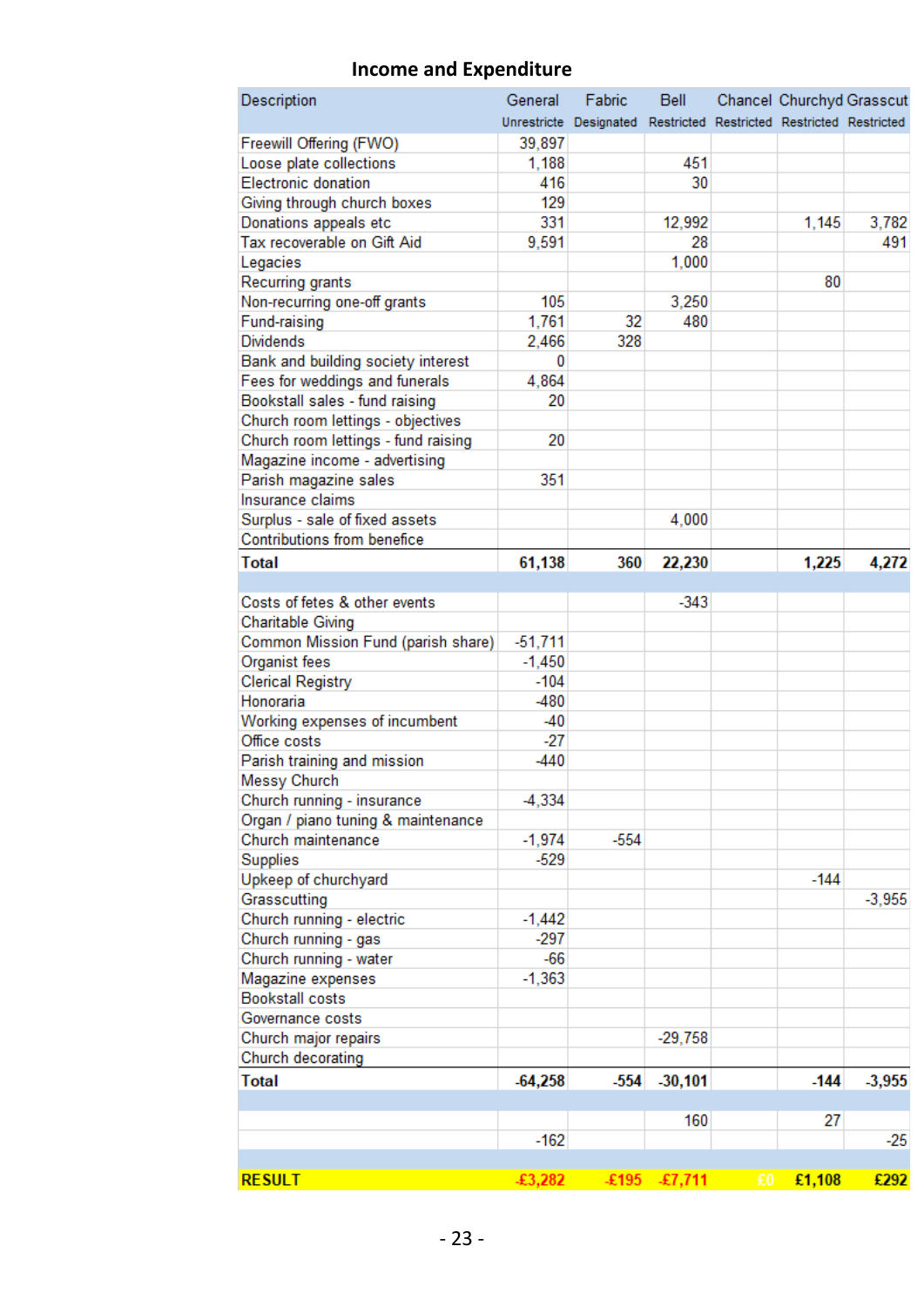| <b>Music</b> | Other Endowmnt                  | <b>TOTAL</b>   | TOTAL        | TOTAL      | TOTAL             | <b>TOTAL</b>                                         |
|--------------|---------------------------------|----------------|--------------|------------|-------------------|------------------------------------------------------|
|              | Restricted Restricted Endowment | 2021           | 2020         | 2019       | 2018              | 2017                                                 |
|              |                                 | 39,897         | 35,938       | 37,055     | 40,200            | 39,920                                               |
|              |                                 | 1,639          | 1,061        | 4,114      | 4,068             | 4,593                                                |
|              |                                 | 445            | 339          | ۰          | ۰                 |                                                      |
|              |                                 | 129            | 203          | 258        | 479               | 460                                                  |
|              |                                 | 18,249         | 3,449        | 28,427     | 11,305            | 8,728                                                |
|              |                                 | 10,109         | 7,855        | 15,487     | 12,328            | 11,448                                               |
|              |                                 | 1,000          | 1,000        |            | 500               |                                                      |
|              |                                 | 80             | 80           | 80         | 80                | 80                                                   |
|              |                                 | 3,355          | 0            | 2,337      | 3,725             | 1,409                                                |
|              |                                 | 2,273          | 419          | 5,745      | 3,625             | 6,873                                                |
|              |                                 | 2,794          | 2,757        | 2,613      | 2,550             | 2,496                                                |
|              |                                 | 0              | 3            | 4          | 2                 | 2                                                    |
|              |                                 | 4,864          | 2,511        | 3,928      | 5,076             | 4,576                                                |
|              |                                 | 20             | 0            |            |                   | 19                                                   |
|              |                                 | 0              | 100          |            | 130               | 130                                                  |
|              |                                 | 20             | 75           | 100        | 185               | 10                                                   |
|              |                                 | 0              | 0            | 3,125      | 390               | 1,390                                                |
|              |                                 | 351            | 1,669        | 1,970      | 1,992             | 2,121                                                |
|              |                                 | 0              | 0            |            |                   |                                                      |
|              |                                 | 4,000          | 0            | 917        |                   |                                                      |
|              |                                 | 0              | 26           |            | 283               |                                                      |
|              |                                 | 89,225         | 57,486       | 106,160    | 86,919            | 84,255                                               |
|              |                                 |                |              |            |                   |                                                      |
|              |                                 | $-343$         | 0 -          | $609 -$    | $721 -$           | 550                                                  |
|              |                                 | 0              | 0 -          | $20 -$     | $20 -$            | 20                                                   |
|              |                                 | $-51,711$      | $-57,652$ -  | $57,614$ - | $59,304$ -        | 59,629                                               |
|              |                                 | $-1,450$       | $-750 -$     | $1,850 -$  | $1,675 -$         | 1,500                                                |
|              |                                 | $-104$         | $-299$ $-$   | 632        | $262 -$<br>÷      | 211                                                  |
|              |                                 | $-480$         | $-300$ $-$   | $540$ -    | $384 -$           | 2,529                                                |
|              |                                 | $-40$          | 0            | ÷          | $1,532 -$<br>۰    | 1,371                                                |
|              |                                 | $-27$          | $-937 -$     | $583 -$    | $48 -$            | 1,475                                                |
|              |                                 | $-440$         | $-42 -$      | $985 -$    | $542 -$           | 849                                                  |
|              |                                 | $\overline{0}$ | $-14 -$      | 148        | 157               | 203                                                  |
|              |                                 | $-4,334$       | $-4,289$ $-$ | $4,142$ -  | $3,997 -$         | 4,213                                                |
| $-678$       |                                 | $-678$         | $-611 -$     | $853 -$    | $991 -$           | 1,514                                                |
|              |                                 | $-2,528$       | $-790 -$     | $1,444$ -  | $1,134$ -         | 2,660                                                |
|              |                                 | $-529$         | $-566$ -     | $1,017$ -  | $1,226 -$         | 3,377                                                |
|              |                                 | $-144$         | 0            |            |                   | 2,734                                                |
|              |                                 | $-3,955$       | $-4,400$ $-$ | $4,110$ -  | $3,460$ -         | 2,465                                                |
|              |                                 | $-1,442$       | $-1,394$ -   | $1,144$ -  | $961 -$           | 949                                                  |
|              |                                 | $-297$         | $-798 -$     | $1,252 -$  | $1,409 -$         | 991                                                  |
|              |                                 | $-66$          | $-57 -$      | $93 -$     | $100 -$           | 72                                                   |
|              |                                 | $-1,363$       | $-185$ -     | $1,080 -$  | $1,130 -$         | 950                                                  |
|              |                                 | 0              | $-23 -$      | $64 -$     | $162 -$           | 174                                                  |
|              |                                 | 0              | 0 -          | $185 -$    | 97                | 95                                                   |
|              |                                 | $-29,758$      | $-1,265 -$   | $2,717$ -  | $8,971$ -         | 15,624                                               |
|              |                                 | 0              | 0            |            |                   |                                                      |
| $-678$       |                                 | $-99,691$      |              |            |                   | $-74,372$ - 81,083 - 88,283 - 104,156                |
|              |                                 |                |              |            |                   |                                                      |
|              |                                 | 187            | 0            |            | 5,000             | 2,007                                                |
|              |                                 | $-187$         | 0            |            | $5,000$ -<br>- 1- | 2,007                                                |
|              |                                 |                |              |            |                   |                                                      |
| $-£678$      | E0<br>E(                        |                |              |            |                   | $-E10,466$ $-E16,886$ $E25,077$ $-E1,364$ $-E19,901$ |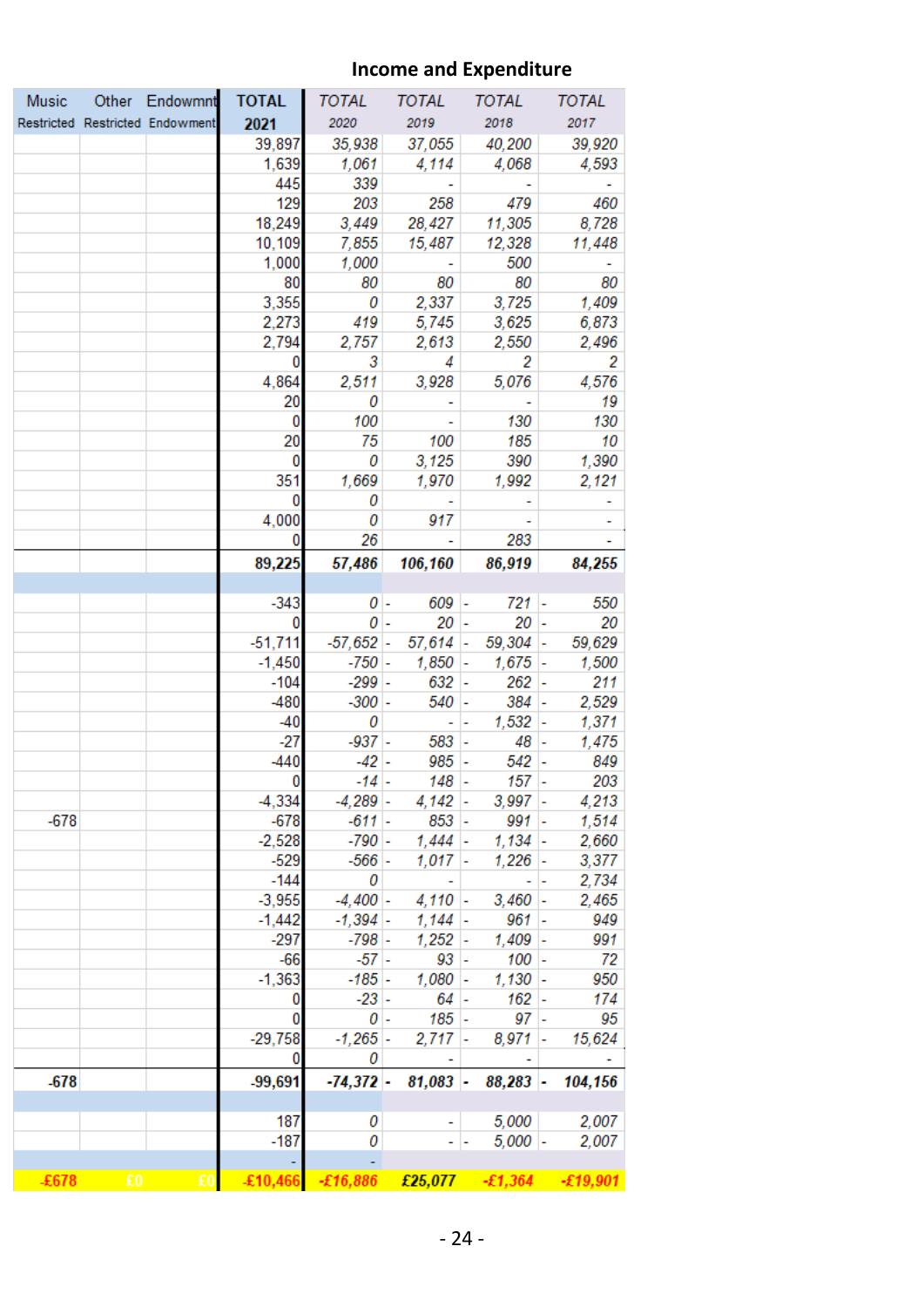| Fund                                                                            | <b>Balances</b><br>brought<br>forward | <b>Incoming</b><br><b>Resources</b> | Outgoing<br><b>Resources</b> | <b>Transfers</b> | <b>Gains and</b><br>Losses | <b>Balances</b><br>carried<br>forward |
|---------------------------------------------------------------------------------|---------------------------------------|-------------------------------------|------------------------------|------------------|----------------------------|---------------------------------------|
|                                                                                 |                                       |                                     |                              |                  |                            |                                       |
| General - General fund                                                          | 29512                                 | 61138                               | $-64258$                     | $-162$           | 6523                       | 32753                                 |
| Fabric - Fabric Fund                                                            | 40310                                 |                                     | $-554$                       | 0                | 6523                       | 46638                                 |
| <b>Grass - Grasscutting Fund</b>                                                | 6602                                  | 4272                                | $-3955$                      | $-25$            | $\bf{0}$                   | 6894                                  |
| Bell - Bell Appeal Fund                                                         | 44782                                 | 22230                               | $-30101$                     | 160              | $\bf{0}$                   | 37071                                 |
| Chancel - Chancel Fund                                                          | 776                                   |                                     | 0                            |                  | 0                          | 776                                   |
| Music - Music Fund                                                              | 2976                                  | 0                                   | $-678$                       | 0                | 0                          | 2298                                  |
| Vicars - Vicar's Fund                                                           | 623                                   | 0                                   | 0                            | 0                | 0                          | 623                                   |
| Churchyd - Churchyard Fund                                                      | 720                                   | 1225                                | $-144$                       | 27               | 0                          | 1828                                  |
| Other - Other Fund                                                              | 1624                                  |                                     | 0                            | 0                | 0                          | 1624                                  |
| Endowment - Endowment Fund                                                      | 51595                                 | n                                   | 0                            | 0                | 5249                       | 56844                                 |
| <b>Totals</b>                                                                   | 179,520                               | 88,865                              | -99,691                      | 0                | 18,295                     | 187,349                               |
| There may be minor discrepancies in the totals if the pence are not being shown |                                       |                                     |                              |                  |                            |                                       |

| <b>Class and nominal code</b>                                                   | General   |          |        | Designated Restricted Endowment | Total   | Last year |
|---------------------------------------------------------------------------------|-----------|----------|--------|---------------------------------|---------|-----------|
|                                                                                 |           |          |        |                                 |         |           |
| <b>Fixed assets</b>                                                             |           |          |        |                                 |         |           |
| 6440 : CBF CoE Inv Fund Income Shares                                           | 52,122    | 52,122   | ٥      | o                               | 104,244 | 91,198    |
| 6450 : Scottish Mortgage Inv Trust                                              | 0         | ٥        | 0      | 56,844                          | 56,844  | 51,595    |
| <b>Total</b>                                                                    | 52,122    | 52,122   | ٥      | 56,844                          | 161,088 | 142,793   |
| <b>Current assets</b>                                                           |           |          |        |                                 |         |           |
| 6501 : Bank current account 73311324                                            | $-20,044$ | $-5.484$ | 51,447 | 0                               | 25,919  | 36,619    |
| 6510 : FWO current account 73345547                                             | 100       | o        | o      | o                               | 100     | 100       |
| 6520 : CCLA (CBF) deposit account                                               | 497       | o        | o      | o                               | 497     | 497       |
| 6590 : Cash in hand                                                             | 79.       | o        | o      | o                               | 79      | 79        |
| <b>Total</b>                                                                    | $-19,369$ | $-5,484$ | 51,447 | o                               | 26,594  | 37,294    |
| <b>Liabilities</b>                                                              |           |          |        |                                 |         |           |
| 6699 : Agency collections                                                       |           |          | $-333$ |                                 | $-333$  | -567      |
| <b>Total</b>                                                                    |           |          | $-333$ |                                 | $-333$  | -567      |
| <b>Net total assets</b>                                                         | 32,753    | 46,638   | 51,114 | 56,844                          | 187,349 | 179,520   |
| There may be minor discrepancies in the totals if the pence are not being shown |           |          |        |                                 |         |           |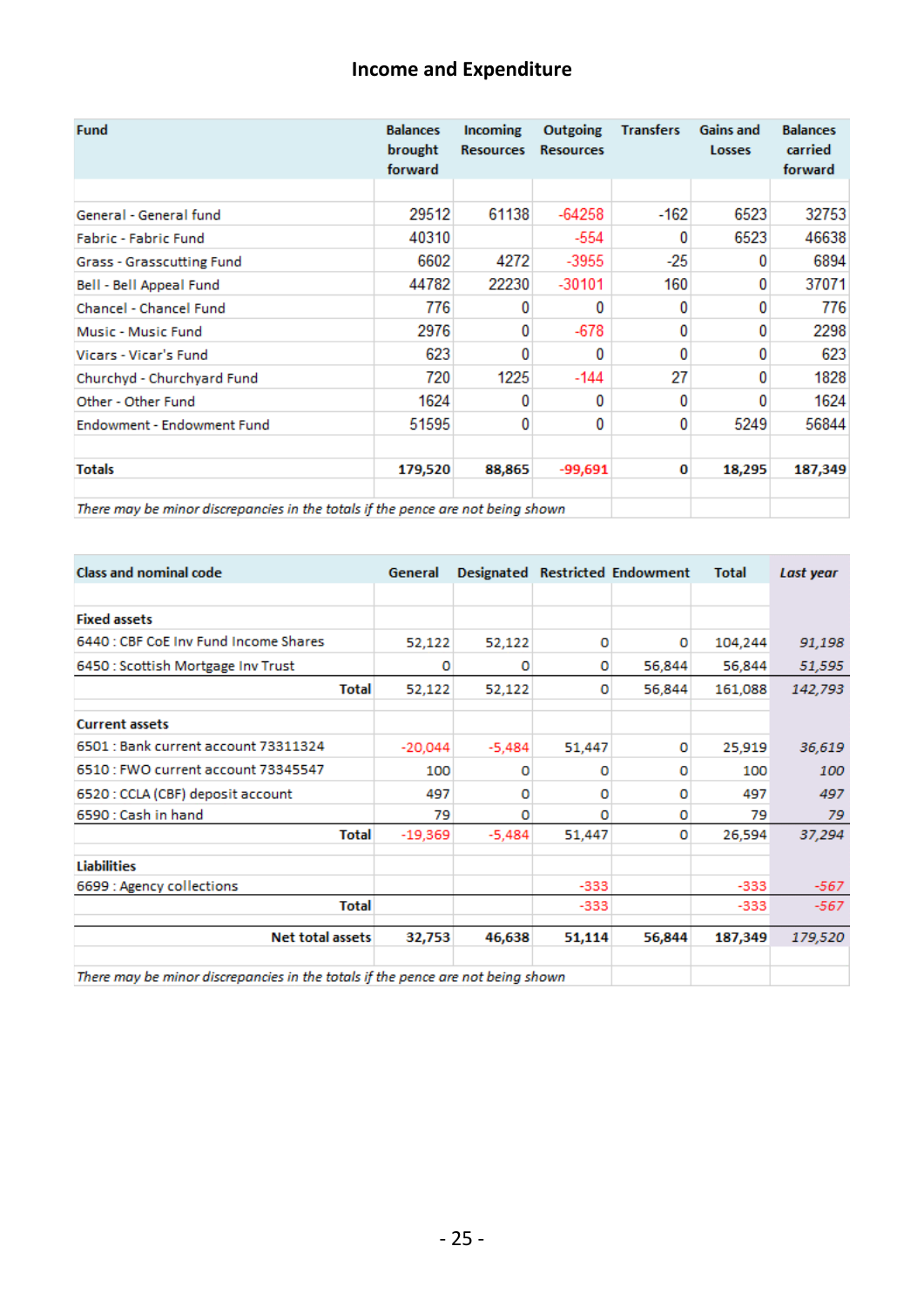## <span id="page-26-0"></span>**4.6. Notes to the Financial Statements**

for the year ending 31st December 2021

#### **1 ACCOUNTING POLICY**

This financial statement has been prepared in accordance with the Charities Act 2011 on the **Receipts and Payments** (R & P) basis. Charities (including churches) may use this basis if their gross income is below a threshold, which is currently £250,000. R & P deals with receipts when the money arrives, and payments when the cheque is sent. It trades a more concrete day-to-day picture against a less comprehensive strategic overview. And the bookkeeping is simpler.

The reporting requirement is for an Account of Receipts and Payments together with a Statement of Assets and Liabilities (SOAL). The format of these reports is not defined, although they broadly follow the Statement of Recommended Practice SORP 2015.

The accounts have been prepared using Data Developments software Finance Coordinator V4.54 with reports output to Excel and formatted.

#### **2 FUNDS**

Charities must clearly distinguish between, and account separately for, various types of fund:

| <b>UNRESTRICTED:</b> | The church will have ordinary funds, which are for general<br>use in promoting the church's usual purposes; these are<br>unrestricted funds.                                                                                                                                                                                                                                                                                                          |
|----------------------|-------------------------------------------------------------------------------------------------------------------------------------------------------------------------------------------------------------------------------------------------------------------------------------------------------------------------------------------------------------------------------------------------------------------------------------------------------|
| <b>DESIGNATED:</b>   | The church may have decided to set aside sums in respect of<br>specific projects; these are designated funds. They can<br>always be redirected back to unrestricted funds if the church<br>chooses.                                                                                                                                                                                                                                                   |
| <b>RESTRICTED:</b>   | There may be special funds for specific purposes. Appeals<br>which the church has made for special and specific objects;<br>funds or grants given to the church by donors who have<br>specified that they should only be used for specific<br>objectives. These are restricted funds and can only be used<br>in respect of the purposes for which they were given. They<br>cannot be added to unrestricted funds without the consent<br>of the donor. |
| <b>ENDOWMENTS:</b>   | are those funds, which are held on trust to be retained as<br>'capital' funds i.e., the income from the funds can be spent<br>on either unrestricted or restricted purposes (depending<br>upon the directions of the donor), but the capital must be                                                                                                                                                                                                  |

retained; it cannot be spent.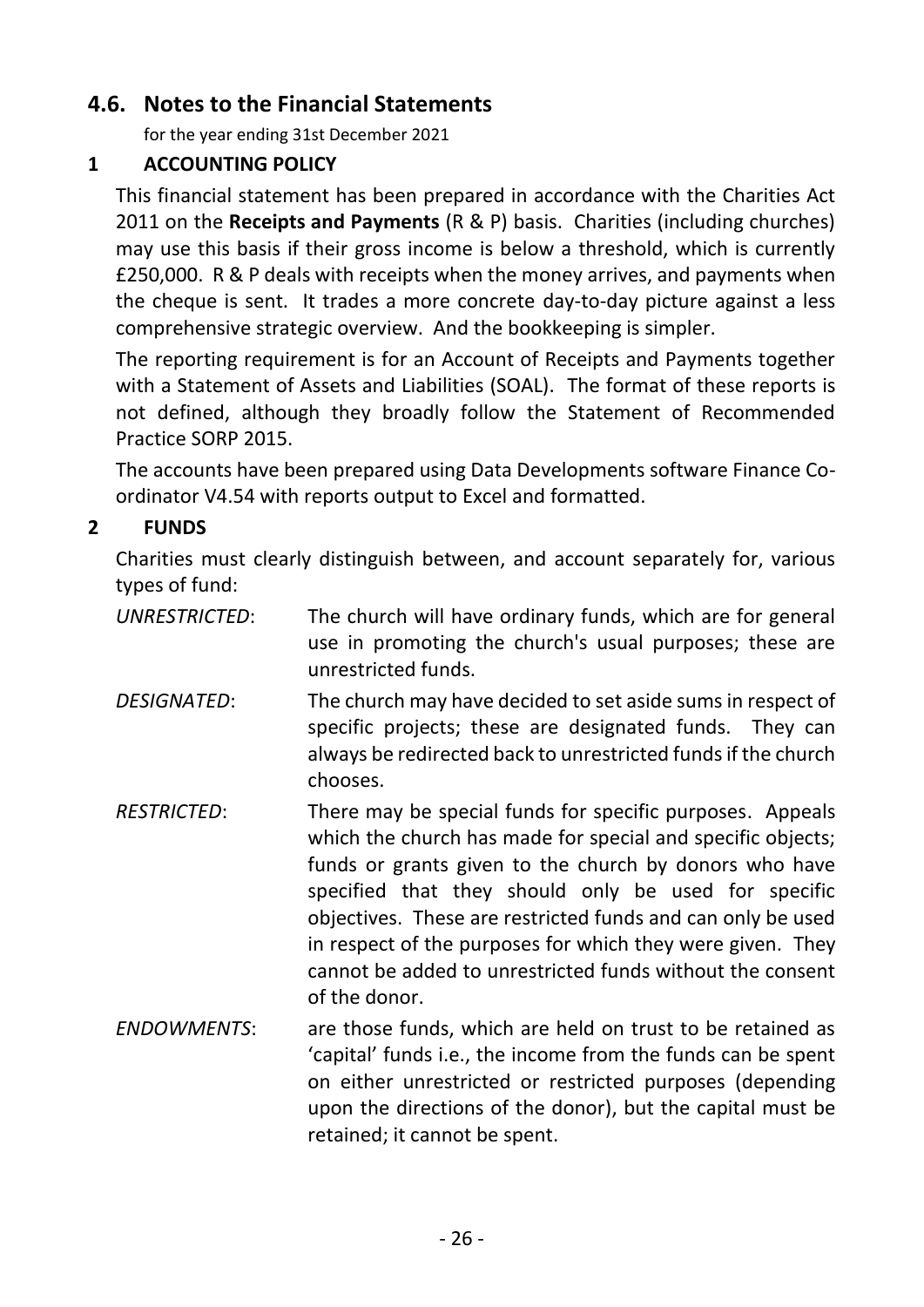In addition to our GENERAL Fund, which is Unrestricted, we have:

| <b>Designated FABRIC Fund:</b>       | Set up in 2008 with £80K transferred from the<br>General Fund to cover major<br>works<br>those<br>identified<br>principally<br>during<br><b>Quinquennial Inspections</b>     |
|--------------------------------------|------------------------------------------------------------------------------------------------------------------------------------------------------------------------------|
| <b>Restricted BELL APPEAL:</b>       | To renovate the bells.                                                                                                                                                       |
| <b>Restricted CHANCEL Fund:</b>      | To preserve and enhance the chancel,<br>including the mural and wall paintings.                                                                                              |
| <b>Restricted CHURCHYARD Fund:</b>   | To preserve and enhance the church grounds,<br>including the yew tree, graves, paths, benches,<br>walls etc.                                                                 |
| <b>Restricted GRASSCUTTING Fund:</b> | Set up after a public appeal to pay the cost of<br>mowing the churchyard.                                                                                                    |
| <b>Restricted MUSIC Fund:</b>        | Originated by a legacy 'for the music in church.'<br>Our hymn books were purchased from this<br>fund. From 2018, it has paid for the tuning and<br>maintenance of the organ. |
| <b>Restricted OTHER Funds:</b>       | Inherited from previous years. I hope to<br>discover their origins and purpose, but at<br>present they must lie dormant.                                                     |
| <b>Restricted VICAR'S Fund:</b>      | Set up by a donation 'for use at the Vicar's<br>discretion.' The vicar can offer immediate<br>charitable assistance without question.                                        |
| <b>Endowment (Capital) Fund:</b>     | A legacy of shares, the income from which is<br>treated as unrestricted, but we may not<br>dispose of the capital.                                                           |
| <b>AGENCY or 'POSTBOX' Funds:</b>    | In-and-out monies held briefly, then passed on:<br>funeral collections for a charity, Christingle,<br>leaving gifts etc.                                                     |

The opening and closing value of each fund is shown in the FUND MOVEMENT SUMMARY table.

## **3 FREEWILL OFFERING (FWO)**

Regular giving provides a stable, vital base of funding, and most of it attracts a 25% bonus through Gift Aid. I am very grateful to Sheila Lees for the not inconsiderable task of administering the scheme, tracking donations, and claiming tax.

#### **4 GRANTS**

A recurring grant of £80 from the War Graves Commission appears in the Churchyard Fund. We received non-recurring grants from Hampshire & lslands Historic Churches Trust of £105 for General funds and £3,250 for the Bell Fund.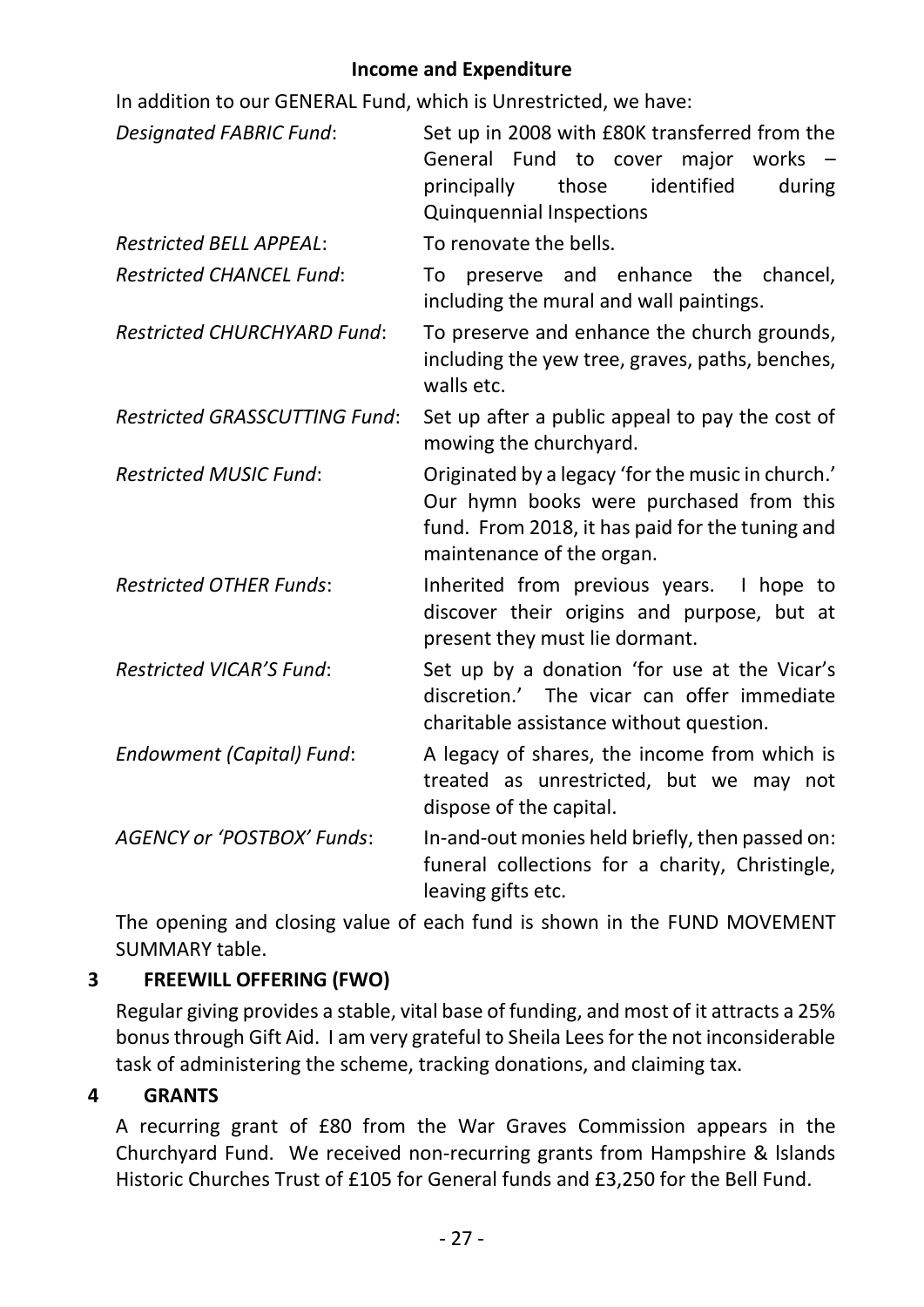## **5 FEES**

Statutory and other fees for weddings and funerals. Other disbursements (to the Diocese, organists, vergers, and bellringers) are Agency payments.

#### **6 CONTRIBUTIONS FROM AND TO THE BENEFICE**

Twyford pays for the Vicar's expenses and clergy from the Clerical Registry on behalf of the whole benefice and then claims from the other parishes in agreed proportion. Twyford pays its proportion of the costs of the Benefice Office in Colden Common (recorded under code 2110 Office Costs). The only transaction in 2021 was a small correction from the previous year.

#### **7 COMMON MISSION FUND – CMF (or PARISH SHARE)**

Our contribution pays for the costs of clergy – their salaries, accommodation, pensions, and training – together with Mission funding and diocesan services. Our relatively affluent village with its reasonably well-attended church means that our payment is substantial. After steep increases during the transition to this system, the amounts due have now stabilised.

#### **8 MESSY CHURCH**

Messy Church did not meet in 2021.

#### **9 RESERVES**

Current PCC policy is to maintain a Working Capital reserve on the General Fund of £16k and an Emergency Building Work reserve in the Fabric Fund of £30k.

#### **10 FIXED ASSETS**

The value of the CBF CoE Investment Fund shares has been allocated 50% to the General Fund and 50% to the Fabric Fund.

Revaluation of the CoE Investment Fund and of the shares comprising the Endowment Fund are shown in the Fund Movement Summary under gains and losses.

#### **11 BANK CURRENT ACCOUNT**

The total shown in the SOAL for our main account -  $£25,919 -$  includes unreconciled payments by six cheques (totalling £1,252) which had not been presented at year-end, and one dividend of £62 which and not been received at year-end. The actual bank balance on 31<sup>st</sup> December was therefore £27,110.

*Nigel Close, PCC Treasurer*

## **Approved by the PCC of St Mary the Virgin, Twyford and signed on its behalf**

………………………….…….. (signed) …4 th March 2022… (date)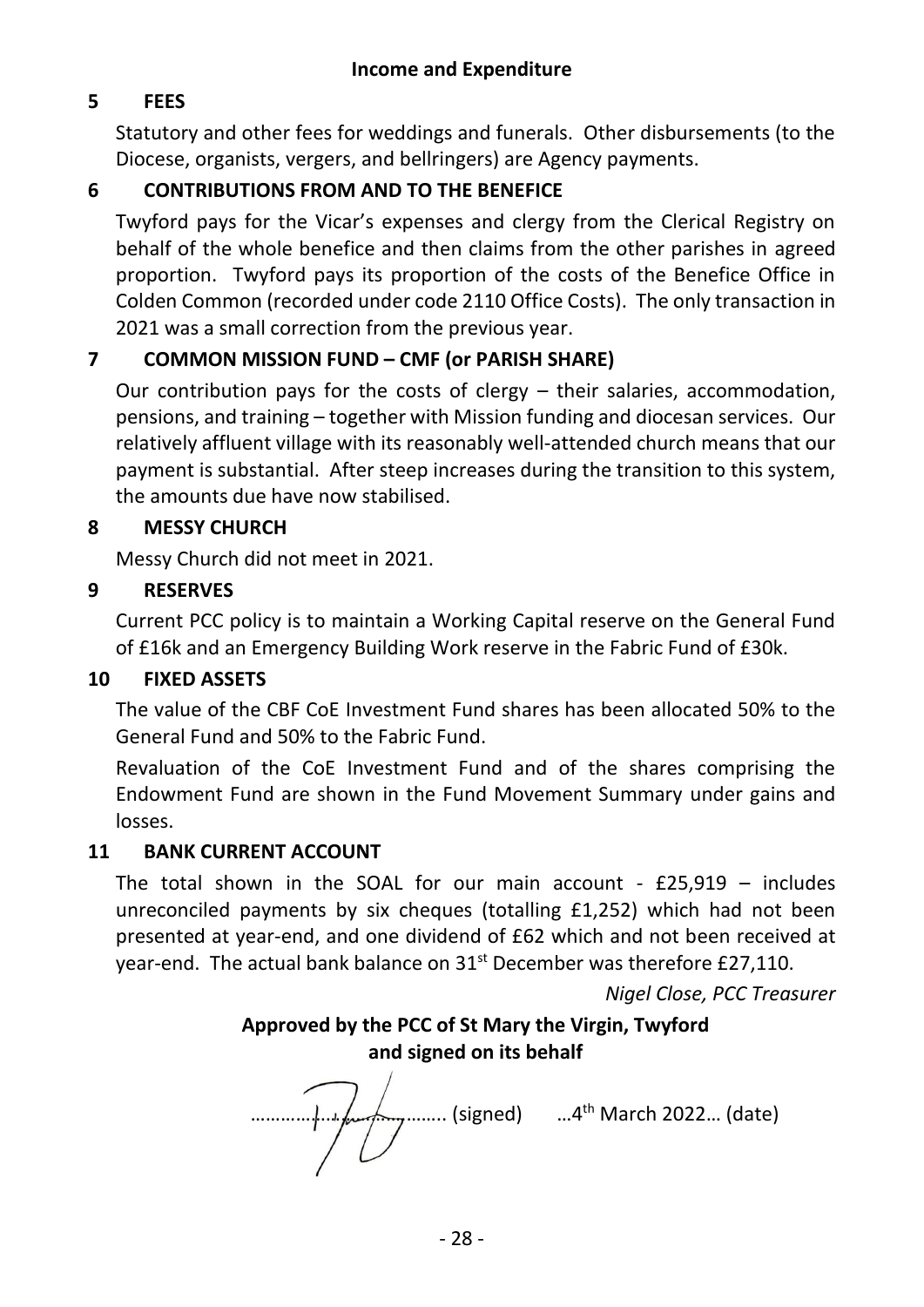## <span id="page-29-0"></span>**5. Minutes of the Annual Parish Church Meeting 2019**

*Held in church following part of Compline on Sunday 24th March 2019*

## **Vestry meeting**

## **1. Welcome**

Damon welcomed 22 people joining the meeting on Zoom; he opened with a reading from Isaiah 41.10 '*don't be afraid, I am your God, I hold you steady and keep a firm grip on you'*, followed by a prayer.

#### **2. Election of Churchwardens**

There was a single nomination to the role of Churchwarden. Juliet Hawkes was proposed by George Medd, seconded by Michael Biddle, and re-elected unanimously, to applause. Damon thanked her on behalf of the meeting for her willingness to be proposed again and her tireless efforts in the role.

The meeting unanimously supported Judith Lathlean and Nigel Close's willingness to continue as Assistant Churchwardens.

#### **Annual Parochial Church Meeting**

**1. Apologies for absence** were received from Ian and Jenny Streat and Sylvia Stops (Sylvia joined later on Zoom).

## **2. Minutes of the APCM held on the 11th October 2020**

No amendments to the Minutes were suggested: their adoption as a true record was proposed by Annie Hibberd, seconded by Mags Lippiett, and agreed unanimously. They were signed by the Chair.

#### **3. Matters Arising**

No matters arising from the Minutes were raised.

#### **4. Reports**

#### **a. The Vicar's review of the year**

Damon spoke first of thanks for the benefice wide support he had been given in the unprecedented circumstances of the year, in particular the positive response to all he was doing. Despite the challenges, he felt that there is a stronger connection throughout the benefice. He had been reassured to hear how our congregations were helping their communities, and about conversations and contacts being made with non-church neighbours by Facebook, email and at the school gates – real outreach. The Christmas Hampers were a huge success, not only for what they contained but also showing that we were still able to be church and do church.

Open, shut, open shut, rules, regulations, cleaning: everyone has just got on with it. Weekday prayer will continue on Zoom as more people are still joining. Help from Twyford's Messy Church has pushed forward the establishment of a Messy Church in Owslebury. Owslebury has also achieved a Bronze Eco Award.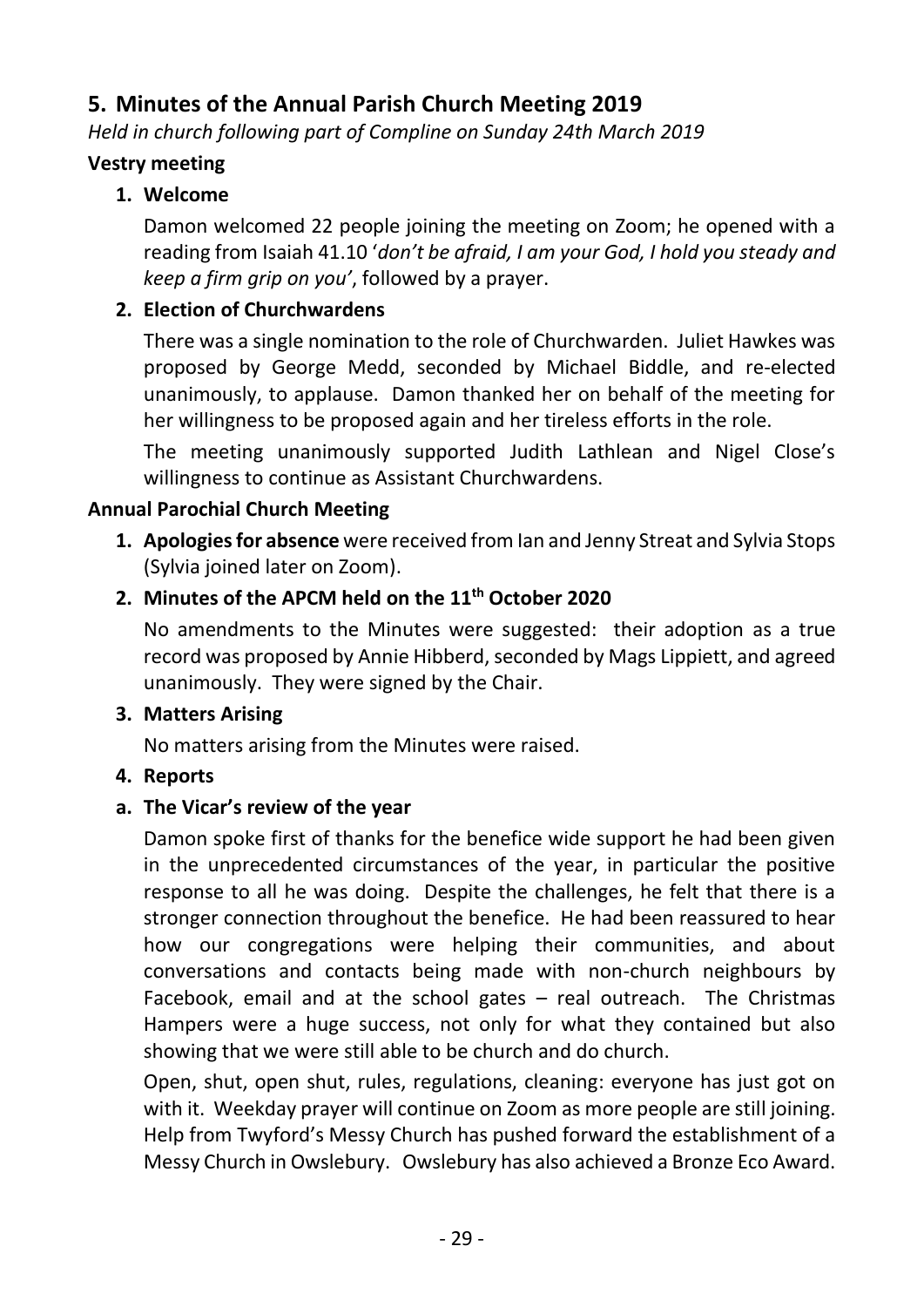Looking forward, Damon said we need to hang onto God and allow his spirit to lead us. Most importantly, we need to see our community as God sees it. He thanked everyone for all they have done.

Mags Lippiett asked about the future of Messy Church following Valerie Corcoran's retirement due to ill health. Damon reported that he is meeting with four local church families to discuss options.

#### **b. The Churchwarden's Report**

Juliet hoped she had painted a full picture in her written report of 'a different year.' Her goal had been to keep the church open and services going as much and as safely as possible, and she felt that had largely been achieved. She was looking forward to the Christmas services and prayed for an easier time than 2020.

George Medd described the amazing work done by Juliet in photographing and recording every grave in the churchyard and the contribution this will make to the history of this place and the work of people researching their ancestors. Congratulations go to her on achieving this whilst doing 110% in all her other tasks.

It is unlikely that the bell project can be completed by Autumn 2021, but all are optimistic that it will finish successfully in 2022. In the meantime, the funding needs to be fully realised especially for the third bell. It was reported that there would be Tower Tours at the Eco Fair in July.

Juliet praised the marvellous work Chris Pope has been doing on keeping the organ from deteriorating whilst the building has been unused. This has highlighted the serious challenge ahead of making sure the building is used more often.

#### **c. Electoral Roll Officer's Report**

George Medd, Electoral Roll Officer reported that there were 91 members on the Roll, down from 95.

## **d. The Annual Report on the proceedings of the PCC, Diocesan and Deanery Synods**

The meeting received, in a formal sense, the Annual Report, which had been published and circulated in advance. The PCC Secretary had no further comments to add; Damon noted that the PCC had been able to carry on meeting on Zoom during the pandemic but that Synod meetings had suffered.

#### **e. Treasurer's Report**

Nigel introduced a deficit report, as planned, added to which he calculated there had been a loss of around £10,000 due to Covid. Freewill offerings have held up reasonably well, but pew collections have been badly affected. There have been some donations, but our assets are running out. On a Diocesan level